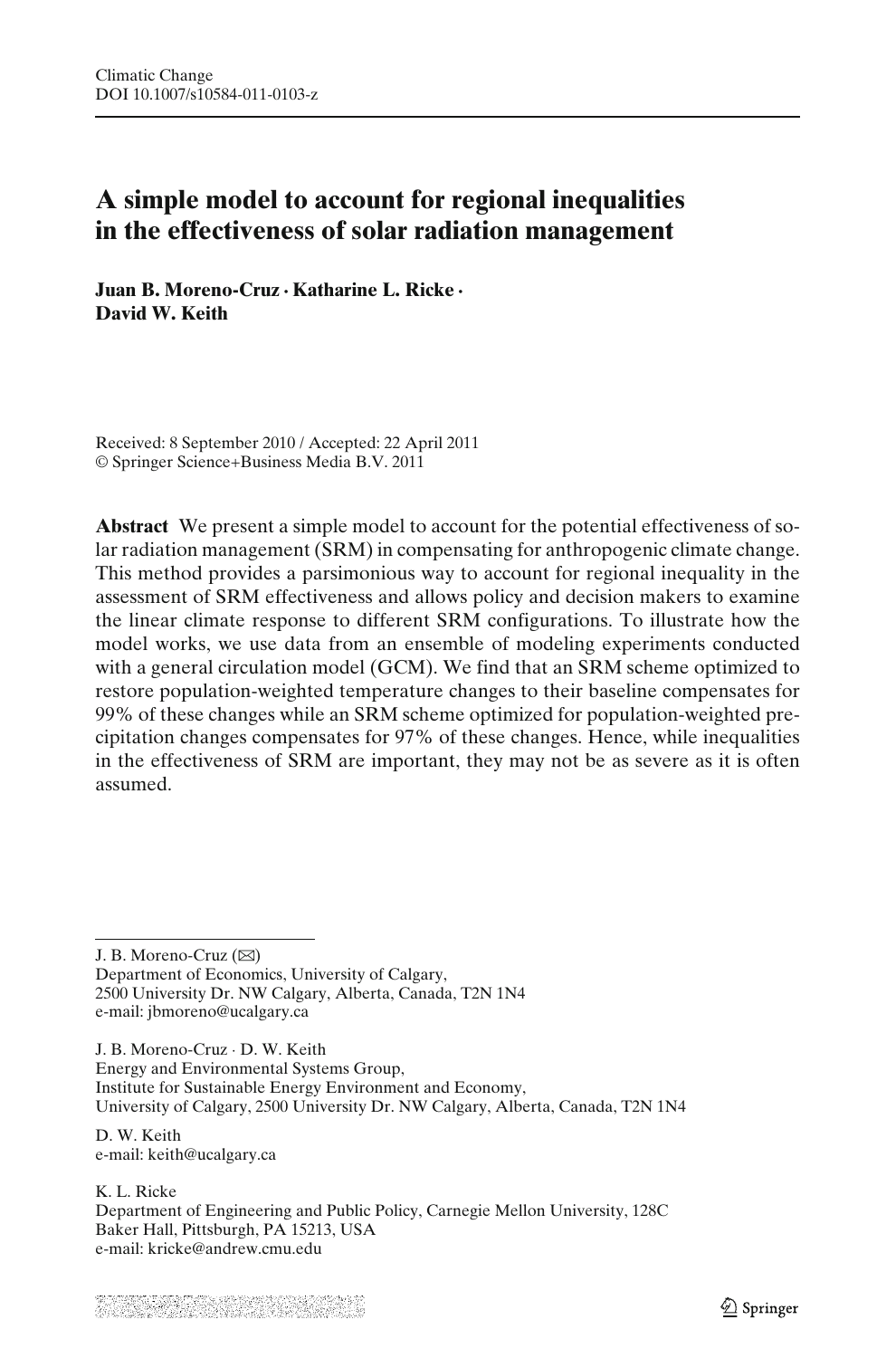# **1 Introduction**

Given slow progress in mitigating climate change, and the possibility of abrupt changes in the climate system, the scientific community is increasingly considering ways to directly intervene in the global climate to reduce the risks of growing carbon dioxide  $(CO<sub>2</sub>)$  concentrations (Shepherd et al[.](#page-19-0) [2009](#page-19-0); Blackstock et al. [2009\)](#page-19-0). Solar radiation management (SRM) has the potential to offset some of the climate impacts of rising  $CO<sub>2</sub>$  concentrations in the atmosphere by reflecting a larger than normal fraction of incoming solar radiation back to space. Because different physical mechanisms drive climate responses to SRM and greenhouse gases, SRM can only partially compensate for the greenhouse gas-driven climate change, and the level of compensation varies across different regions of the planet (Robock et al[.](#page-19-0) [2008](#page-19-0); Rasch et al[.](#page-19-0) [2008](#page-19-0); Caldeira and Woo[d](#page-19-0) [2008](#page-19-0); Ricke et al[.](#page-19-0) [2010](#page-19-0)). As with the effects of standard anthropogenic forcings, this differential compensation creates relative winners and losers from SRM intervention. In this paper we introduce a simple framework that allows us to systematically compare regionally diverse impacts of different SRM configurations across different climate indicators and different social objectives. We use this framework to illustrate the complications attached to the optimization of SRM and to gain some insights on the degree of inequality that may arise due to the implementation of SRM. Although some scientific research has examined the distributional effects of SRM (Robock et al[.](#page-19-0) [2008](#page-19-0); Rasch et al[.](#page-19-0) [2008](#page-19-0); Caldeira and Woo[d](#page-19-0) [2008;](#page-19-0) Ricke et al[.](#page-19-0) [2010](#page-19-0)), there is no simple framework that allows policy- and decision-makers to understand the different trade-offs society faces when evaluating regional disparity. This framework is valuable as it is suitable for those who want to consider inequality from SRM in Integrated Assessment Models or more simplified treatments of the economics of climate change.

The core of our framework, the Residual Climate Response (RCR) model, measures how effective SRM is in compensating for  $CO<sub>2</sub>$  equivalent ( $CO<sub>2</sub>e$ )-driven climate change at a regional level. The model can be applied to evaluate any climate indicator in which regional responses are approximately linear in the forcing range of interest (see [A](#page-13-0)ppendix  $\overline{A}$  for a test of linearity in our data). In general, the regional inequalities can be represented by treating the climate changes induced by  $CO<sub>2</sub>e$  and SRM as independent vectors in a space of relevant climate variables. The changes in a given climate indicator relative to a baseline and after SRM compensation, can be captured by a vector of residuals. The larger the magnitude of this vector, the lower the effectiveness of SRM. Using data from a general circulation model (GCM) experiment, we calibrate the effectiveness of SRM according to different criteria. In our illustration we consider two climate indicators, variabilitynormalized regional temperature and variability-normalized regional precipitation. To account for differences in interregional preferences in a way that is impactsrelevant, we weight changes in temperature and precipitation using welfare indicator data to represent three different social objectives: egalitarian, where each region is weighted by population (number of people), utilitarian, where each region is weighted by its economic output (US\$ billion), and ecocentric, where each region is weighted in terms of Area  $(km^2)$ . Given existing differences in the distribution of the socioeconomic variables across regions, we expect the globally optimal level of SRM to vary depending on which social objective is chosen.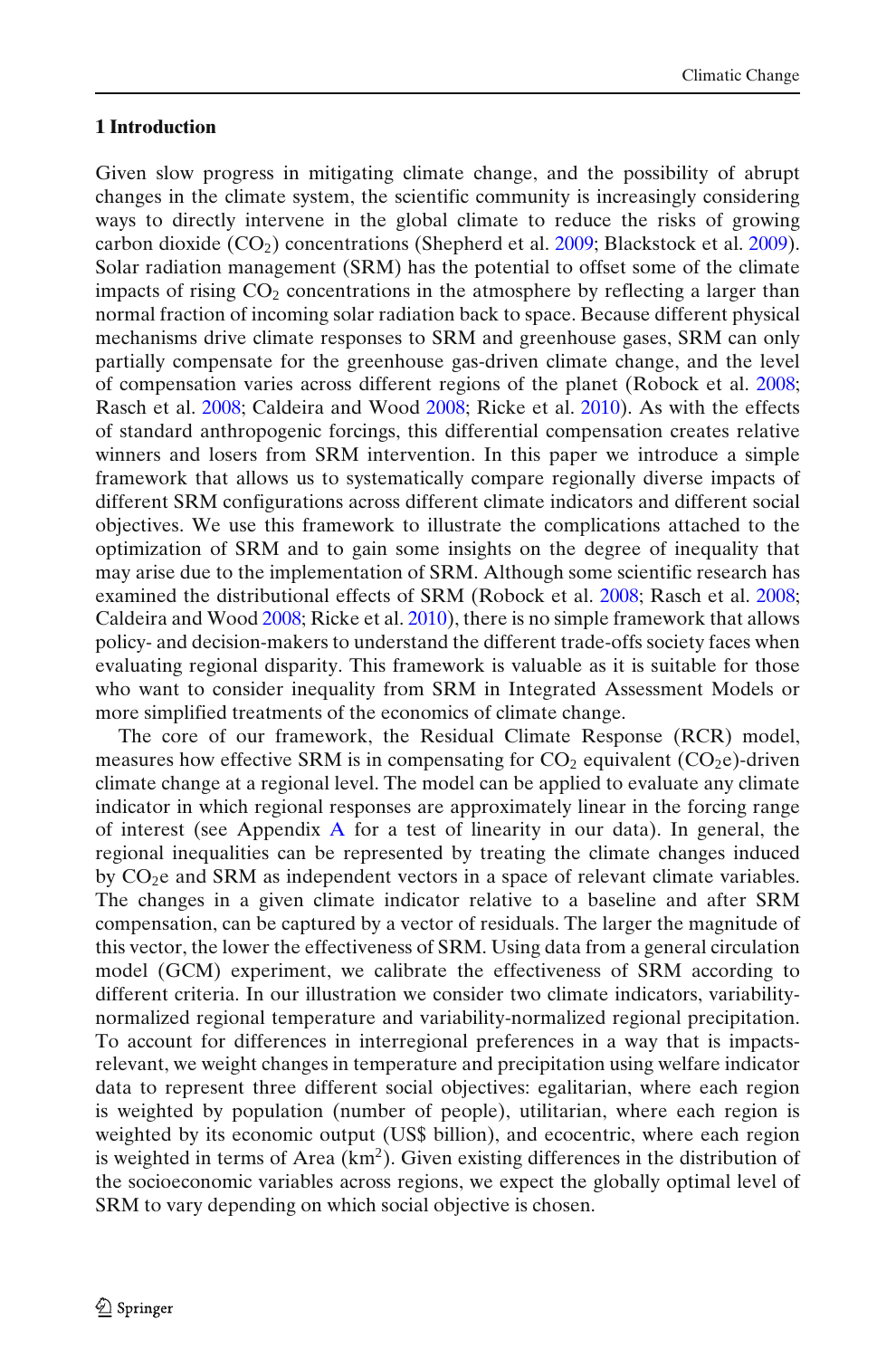Applying this framework to our data set, we find that SRM can compensate for most of the anthropogenic perturbations to the climate variable (temperature or precipitation) it is designed to restore to a baseline. For example, an SRM scheme optimized to restore population-weighted temperature changes to their baseline is 99% effective (i.e. an SRM scheme that restores population-weighted temperature changes to the baseline climate with a 1% error). Similarly, an SRM scheme optimized for population-weighted precipitation changes is 97% effective. These results suggest that inequalities are not an insurmountable obstacle in designing an SRM policy. A more systematic examination of climate impacts would need to look at the combine effects of temperature and precipitation change along with other variables and temporal variability. Compensation is harder when one tries to optimize for both temperature and precipitation at once. For example, the SRM scheme that minimizes population-weighted precipitation changes compensates for only 70% of populationweighted temperature changes. Similarly, levels of SRM optimized to compensate for regional temperature perturbations compensate less effectively for precipitation perturbations.

The remainder of this paper is organized as follows: Section 2 introduces our measure of SRM effectiveness and presents a two dimensional example of the RCR Model; Section [3](#page-5-0) shows the results for a multiple region implementation of the model; Section [4](#page-10-0) presents an application in which two climate variables are combined; and Section [5](#page-12-0) concludes with a discussion of some implications of our analysis.

#### **2 Residual climate response model**

While often represented schematically as a change in global mean temperature, greenhouse gas forcings will produce a spatially non-uniform change in a host of important climatic indicators such as temperature, precipitation and cloud cover. Similarly, if SRM is used to compensate for rising mean global temperatures, it will also create non-uniform changes in the climate system. In particular, high-latitude regions tend to cool more than other regions in the globe (Ban-Weiss and Caldeir[a](#page-19-0)  $2010$ ). It will also, on average, dry out the hydrological cycle relative to a low  $CO<sub>2</sub>e$ world with the same mean global temperature, thereby creating asymmetric changes in precipitation patterns across different regions of the planet (Bala et al[.](#page-19-0) [2010](#page-19-0); Caldeira and Woo[d](#page-19-0) [2008;](#page-19-0) Ricke et al[.](#page-19-0) [2010\)](#page-19-0).

In general, we represent regional changes in the climate variable *Y* with elevated CO<sub>2</sub>e as a vector,  $\mathbf{Y}_{\text{CO}_2e}$  of dimensions  $1 \times n$ . Each position in this vector represents the changes in any given region of the globe  $j = 1, ..., n$ . The SRM-compensated change in the variable *Y* can be represented by a vector  $\mathbf{Y}_{SRM}$  with the same dimensions as the vector  $\mathbf{Y}_{\text{CO}_2e}$ . These two vectors, however, are not aligned. In particular, we define the angle between the two n-dimensional vectors as  $\varphi$ . For any  $\varphi > 0$  there is a vector of residuals that captures the regional changes that are not compensated for using SRM. The minimum residual vector is given by  $Y_{RES}$  which is by design perpendicular to  $\mathbf{Y}_{\text{SRM}}$  and has magnitude proportional to  $\sin(\varphi) \cdot \|\mathbf{Y}_{\text{CO}_2e}\|$ (see Fig. [1\)](#page-3-0). We can observe that the norm of  $Y_{RES}$  increases with  $\varphi$ . If the angle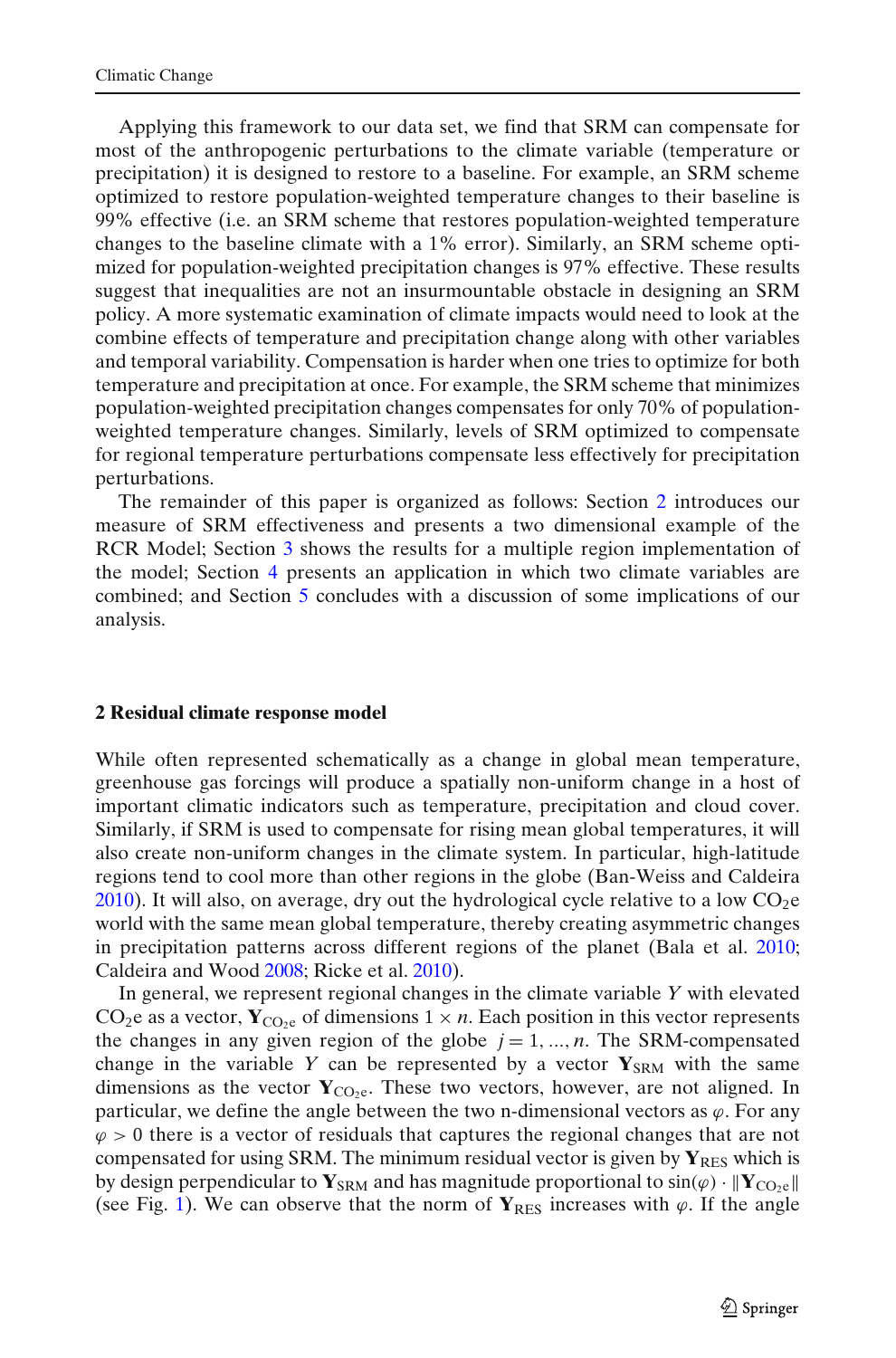<span id="page-3-0"></span>

**Fig. 1** Residual climate response model. The *horizontal axis* shows changes in temperature for Region *A*. The *vertical axis* shows temperature change in Region *B*. The *blue vector* represents the change in temperature for the two regions at the time of doubling CO2e. The *green vector* represents the level of SRM that minimizes the sum of square temperature change in the two regions. The *red vector* shows the optimal level of SRM that minimizes the deviation from the baseline for the two regions simultaneously. The angle  $\varphi$  measures the effectiveness with which SRM compensates for CO2e-driven temperature change. Under the common assumption that impacts are quadratic in temperature deviations, there is an equivalence between the length of the residual vector and the total damages after the implementation of SRM. This same logic applies for different climate variable (e.g. precipitation) and more than two regions

 $\varphi$  is large, the compensation from SRM be poor. In particular, when  $\varphi = 0^{\circ}$ , the compensation from using SRM is perfect, while an angle  $\varphi = 180^\circ$  implies that SRM cannot compensate for any of the  $CO<sub>2</sub>e$ -driven climate change. The norm of  $Y_{RES}$  increases with  $\|Y_{CO_2e}\|$ . Hence, in a world where  $CO_2e$  continues accumulating, the residual climate impact from uncompensated climate change will also increase.

We use the vector of residuals to obtain a more intuitive measure of compensation. In particular, we assume regional damages are an increasing function of changes in a given climate variable (Nordhau[s](#page-19-0) [2008](#page-19-0); NA[S](#page-19-0) [2010\)](#page-19-0). For simplicity, we assume damages are quadratic and we estimate the percentage of climate change-related regional damages that can be compensated for using SRM. That is, damages *D* from a change in the climate indicator *Y*, can be approximated as follows:

$$
D_{\text{CO}_2e} \propto \|\Delta \mathbf{Y}_{\text{CO}_2e}\|^2
$$
 and  $D_{\text{RES}} \propto \|\Delta \mathbf{Y}_{\text{RES}}\|^2$ 

Using this assumption, we can say that the percentage of damages from regional changes in the variable *Y* compensated for with SRM is given by the following equation; where the right hand side follows from the definition of  $Y_{RES}$ :

$$
\left(1 - \frac{\|\Delta \mathbf{Y}_{RES}\|^2}{\|\Delta \mathbf{Y}_{CO_2e}\|^2}\right) \times 100\% = (1 - \sin^2(\varphi)) \times 100\%
$$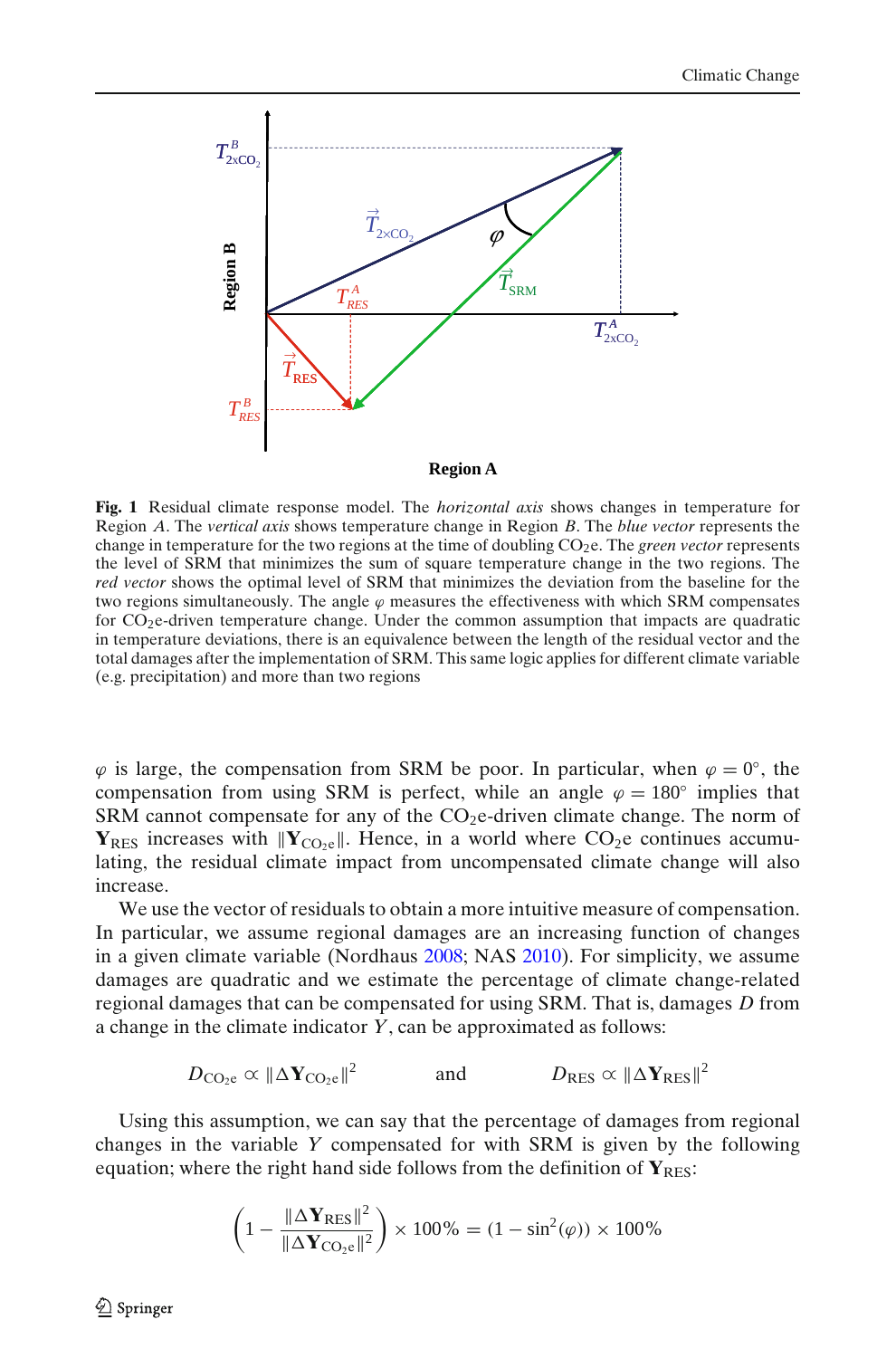# 2.1 Two-dimensional example

In Fig. [1](#page-3-0) we provide a two-dimensional example of the RCR model. Assume the climate variable of interest is temperature and consider changes in two regions, Region *A* and Region *B* with populations *a* and *b*, respectively. For each region we calculate the population weighted temperature changes due to an increase in  $CO<sub>2</sub>e$ , denoted by  $T_{\text{CO}_2}^A$  and  $T_{\text{CO}_2}^B$ . Now assume that SRM is designed and implemented to minimize deviations from some reference point, e.g. preindustrial levels or 1990s levels. The reference point is represented as the origin in Fig. [1.](#page-3-0) The temperatures in regions *A* and *B* after implementation of SRM are given by  $T_{RES}^A$  and  $T_{RES}^B$ . Because  $\varphi > 0$ , the optimal level of SRM leaves Region *A* with a positive change in temperature and Region *B* with a negative change in temperature. Notice that this is globally optimal; that is, the level that minimizes squared deviations in both regions, is not the optimal level for each region. If Region *B* chooses the level of SRM that minimizes its own damages, temperature changes in Region *B* would be zero and temperature damages in Region *A* would be higher than at  $T_{RES}^A$ . The opposite is also true if Region *A* chooses the level of SRM to minimize its own damages. In this case, the temperature in Region *B* would be higher than  $T_{RES}^B$ . This shows the implementation of an optimal level of SRM is very difficult because different regions want different levels of SRM. Calculating the globally optimal level of SRM, however, while although theoretical, serves as a benchmark towards which we can compare other policies.

This two dimensional example highlights the importance of two assumptions in the model. First, the RCR model only captures the first order effects that implementation of SRM has on a given climate variable. The explanatory power of the model then would depend on how linear the response of the climate system actually is. Second, the quantitative results will depend on the reference point (i.e. the baseline climate state) and will change if the reference points are different for different regions or countries. The choice of the reference point then becomes an important issue.

#### 2.2 Linearity of the climate response

The RCR model is designed to analyze the response of the climate system to different levels of SRM. As its name indicates, the model captures the first order effects of the response to small changes in the level of radiative forcing. The climate system, of course, is governed by highly non-linear equations of motion and the response to changes in the initial conditions is highly non-linear and, in some respects, chaotic. But, climate is simplistically time-averaged weather, and the statistics that describe climate may respond linearly to changing boundary conditions. Thus the climate response to SRM forcing can be roughly linear.

Because the model is meant to capture first order effects, its applicability depends on the magnitude of the error made by using the linear approximation for a particular climate variable. We show in [A](#page-13-0)ppendix  $\bf{A}$  that for our data the response of the system in terms of regional temperature and precipitation is approximately linear<sup>1</sup>

<sup>&</sup>lt;sup>1</sup>Three regions, Central America, South Asia and Southeast Asia are exceptions and have a significant quadratic component in the precipitation versus radiative forcing relationship, for the range of our data.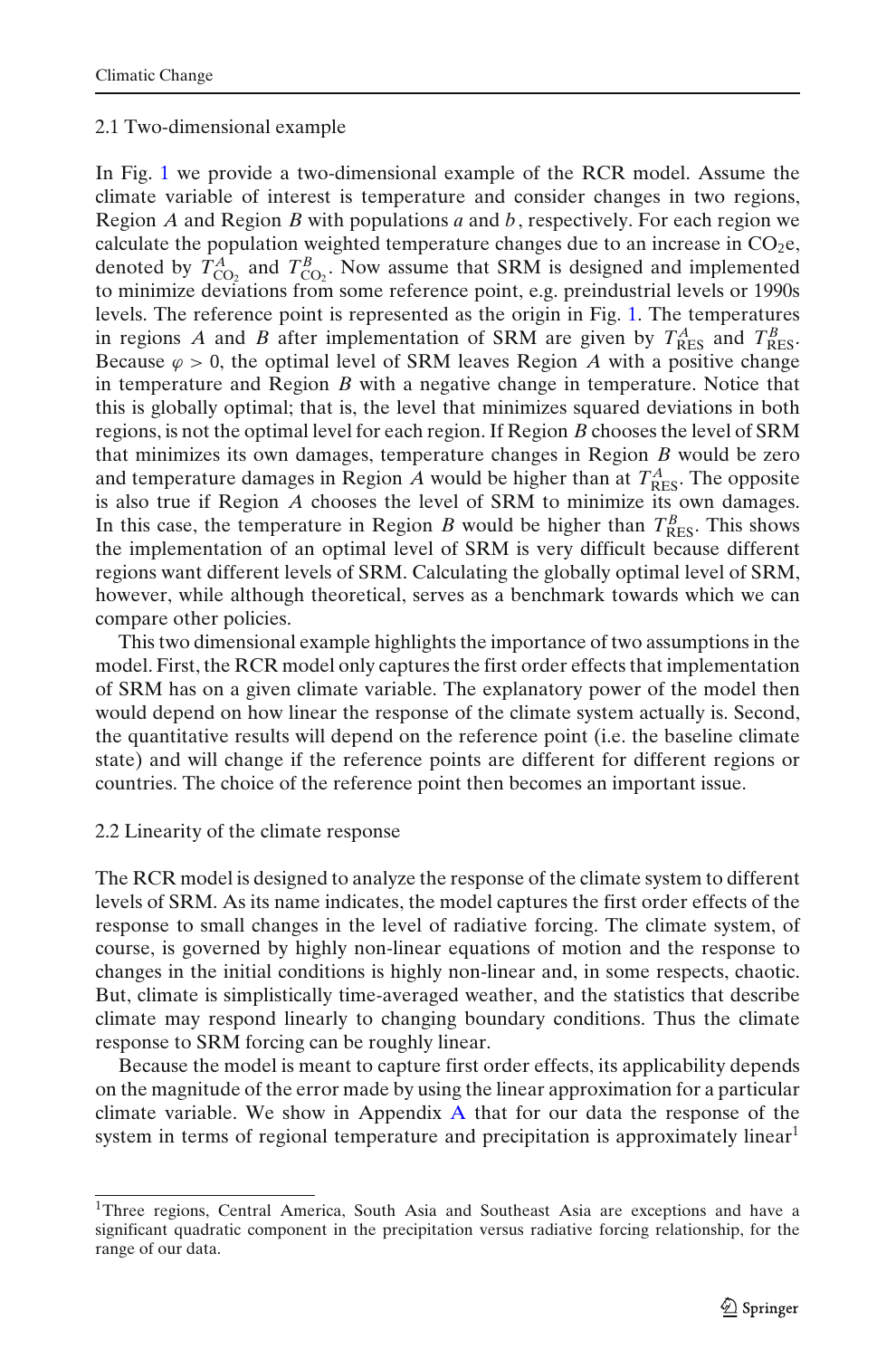<span id="page-5-0"></span>in that a quadratic fit is not significantly better than a linear fit (See Appendix  $\bf{A}$ ). While precipitation is noisier making it harder to determine the coefficient of the linear response, we see no evidence that the precipitation response is less linear over the relevant range in radiative forcing. This result is not new, in an recent paper, Ban-Weiss and Caldeira test the linear response of the system for different SRM patterns and corroborate our finding that the response is highly linear (Ban-Weiss and Caldeir[a](#page-19-0) [2010](#page-19-0)).

The linearity of climate response should not be surprising given that the change in radiative forcing is only about 1% of the total radiative forcing of climate. If one changed radiative forcing by 100 Wm<sup>−</sup><sup>2</sup> one would expect a strongly nonlinear response, but in order for a specific climate variable to have a strongly non-linear response to a few Wm<sup>-2</sup> of radiative forcing the climate would need to be in or around a local minimum, maximum or saddle point. There is little evidence that climate models exhibit such behavior. Of course, the earth's climate system has many bio-geo-physical feedbacks that are poorly captured in climate models that may create such non-linear responses, but the issue here is the adequacy of using a linearized approximation to capture climate model response to perturbation.

Finally, the applicability of the RCR model requires us to observe the errors of the linearity assumption relative to other types of error that are present in the current analysis of climate responses and their impacts. We expect the errors associated to the accuracy of any climate model, the biases representing real world outcomes, the idealized treatment of SRM and the error caused by the regional aggregation of impacts to be much higher than the error associated to the linearity assumption. It is in this limited sense that we may say the model response is *linear*.

# **3 Multi-region application**

The same analysis of the two dimensional example can be expanded to *n*-regions, and can be implemented for any variable of interest. In this section we calculate the optimal level of SRM when independently considering temperature or precipitation. We illustrate the use of the RCR model using data from a large-ensemble experiment that employed the general circulation model HadCM3L, implemented through [climateprediction.net](http://climateprediction.net) (Ricke et al[.](#page-19-0) [2010\)](#page-19-0).

#### 3.1 Description of the data

*Climate data* The data we use here represents simulated 10-year mean changes from a 1990s baseline in 2030, around the point of doubling of  $CO<sub>2</sub>e$  under the SRES A1B emissions scenario (Nakicenovic and Stura[t](#page-19-0) [2000\)](#page-19-0), for worlds with and without SRM. By choosing the 1990s as the reference period we are implicitly assuming all regions want to use SRM to return to the climate of the 1990s, which is not necessarily true. For the purpose of this example, 1990s baseline is the best choice given the experiment used to obtain the data, in which SRM activities were designed to return globally averaged surface air temperatures to 1990s values under SRES A1B starting in 2005 and implemented in the model as spatially uniform modifications to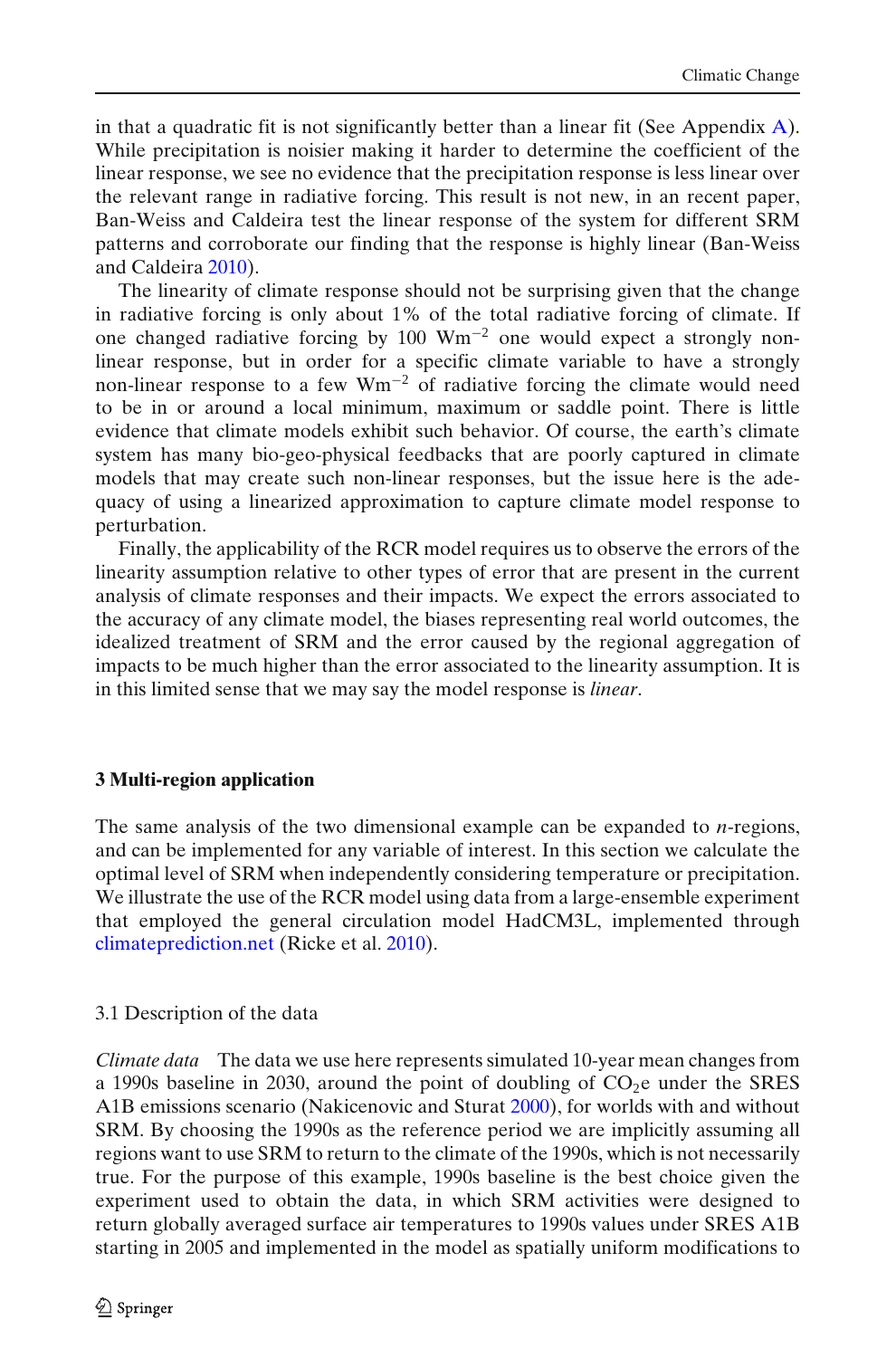stratospheric optical depth.<sup>2</sup> To systematically analyze the regional implications of the results we examine mean temperature and precipitation anomalies in 22 regions chosen to represent climatically and physiographically similar land areas; these regions are large enough to produce climate predictions that are more statistically robust than those obtained from grid-cell level output (Giorgi and Francisc[o](#page-19-0) [2000\)](#page-19-0).

Figure [2](#page-7-0) shows the distribution of climate data across the different regions. To effectively compare changes in precipitation and temperature using the RCR model, all regional temperature and precipitation data are normalized to account for differing baseline interannual variability and are presented in units of standard deviations from a 1990s baseline.<sup>3</sup> The left panel shows the 10-year mean variabilitynormalized regional changes in the temperature in 2030, with and without SRM intervention. The right panel shows the same but for precipitation.

The data show temperature anomalies circa 2030 of between two and three and a half standard deviations, depending on the region. Once SRM is implemented, the changes in temperature range from approximately −0.6 to 0.4 standard deviations. For example, Eastern Canada remains warmer than baseline temperatures with SRM while Eastern, Western and Southern Africa are cooler relative to the baseline. Overall, the variation in regional precipitation changes by 2030 is substantially larger than in temperature response, ranging from negative one to two standard deviations. Precipitation with SRM ranges from about −0.6 to 0.1 standard deviations. Unlike temperature (where all regions warm with elevated  $CO<sub>2</sub>e$  and cool with SRM), regional precipitation changes do not behave in a uniform fashion. From Fig. [2,](#page-7-0) we can see that on average regional temperature and precipitation changes are smaller with SRM than without, and the variation between regions is also smaller, yet the differences in effects of SRM are significant. Comparing the two panels in Fig. [2,](#page-7-0) regions that experience the largest changes in temperature are not necessarily subject to the largest changes in precipitation. Thus, SRM will not compensate all regions equally and if SRM is implemented, its optimal level will depend on the weight the decision maker(s) places on each region. To address this issue, we use welfare indicator data to create different weighting schemes.

*Economic data* Our analysis is predicated on the notion of choosing a level of SRM that is optimal from a global perspective and based on some quantitative metric of SRM effectiveness. To analyze differences in interregional preferences in a way that is impact-relevant, we weight changes in temperature and precipitation using data to represent three different social objectives: *egalitarian*, where each region is weighted by population (People), *utilitarian*, where each region is weighted by its economic output (US\$ billion), and *ecocentric*, where each region is weighted in terms of Area

<sup>&</sup>lt;sup>2</sup>One could envision different implementations that may be more effective that uniform modification to the stratospheric optical depth, e.g. varying sulfur loading by latitude and season. The RCR model is still valid under these different patterns. It will, however, only optimize on the strength of the implementation and not the pattern itself. We want to thank an anonymous referee for bringing up this possibility.

<sup>&</sup>lt;sup>3</sup>The data and results throughout the paper are normalized by the inter-annual variability in the unperturbed climate, for both temperature and precipitation. The conversion to physical units can be obtained using raw climate data reported in Appendix [B](#page-17-0) by simply taking the normalized data, multiplying by the standard deviation of the region, and adding the mean of the region.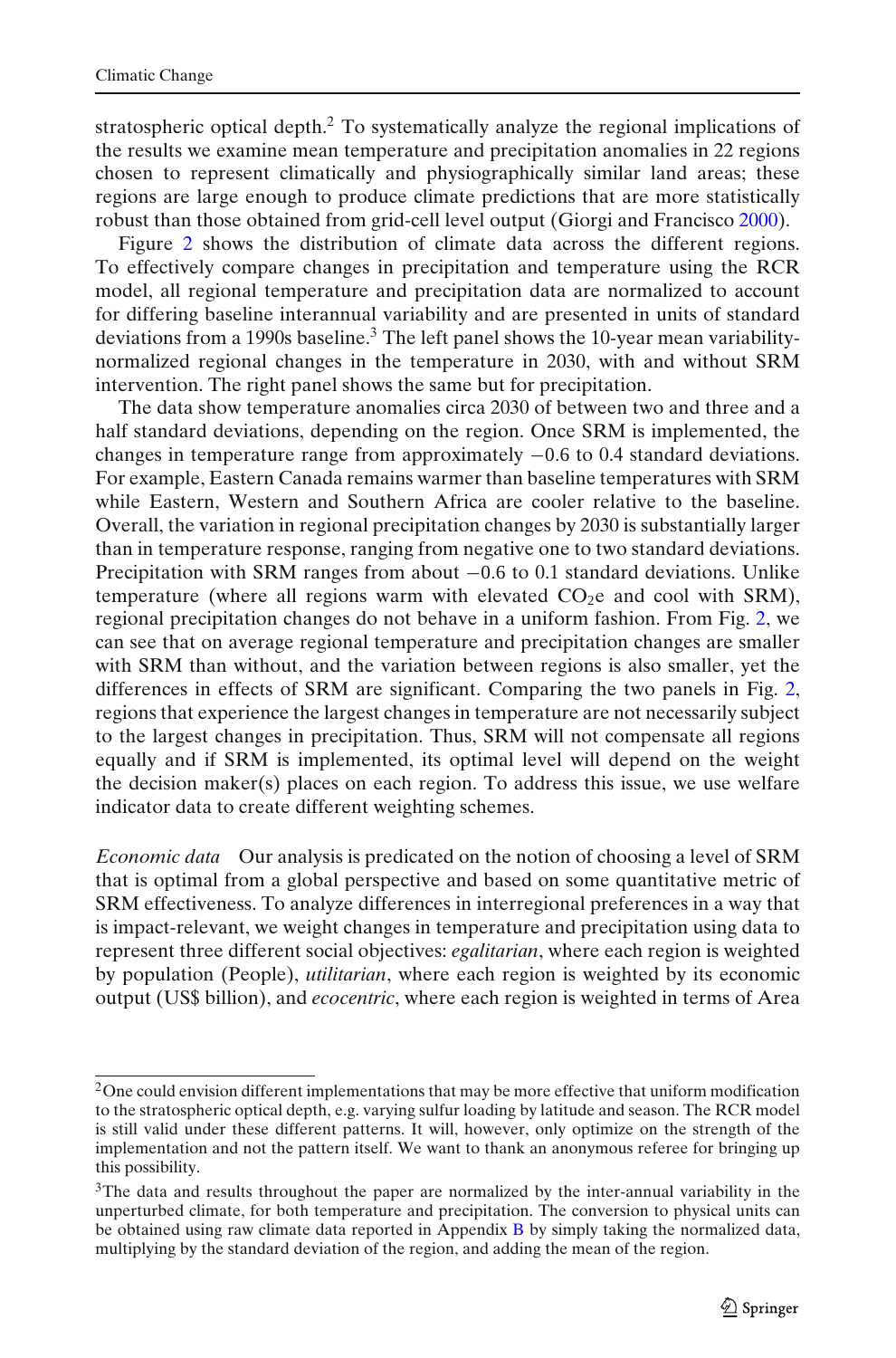<span id="page-7-0"></span>

**Fig. 2** Climate indicators. The two panels show normalized temperature changes (*left*) and normalized precipitation changes (*right*) in the different areas at the point of  $2 \times CO<sub>2</sub>$  under SRES A1B. The *blue bars* represent the scenario without SRM and the *red bars* represent the scenario with SRM. *Box plots* are drawn at the *bottom* of the figure for each case; the *bars across* the boxes represent the max-min interval of the data and the *shaded area* represents the concentration of points above the 25th percentile and below the 75th percentile

 $(km<sup>2</sup>)$ .<sup>4</sup> In order to map the economic variables representing the different social objectives into the Giorgi regions used in the climate model, we use the G-Econ data set which contains gross output and population at a 1-degree longitude by 1-degree latitude resolution at a global scale (Nordhau[s](#page-19-0) [2006](#page-19-0)).

Figure [3](#page-8-0) shows the land area, economic output, and population associated with each of the 22 regions. The blue bars show that all regions are more or less equal in terms of area, with the exception of Amazonia and Northern Asia that are much larger than the average. The green bars show that most of the economic output is concentrated in Europe, North America and Eastern Asia; while the red bars show that Southern and Eastern Asia are much more populous than any other region.

Figure [4](#page-9-0) examines some particular patterns in the data that help illustrate the potential utility of the RCR model. The top left panel shows that, on average over all regions, and independent of their weights, SRM almost perfectly compensates for the temperature changes from rising  $CO<sub>2</sub>e$ , but decreases precipitation relative to the

<sup>4</sup>For example, a population weighting-factor for a given region is equal to the population of that region divided by the mean regional population.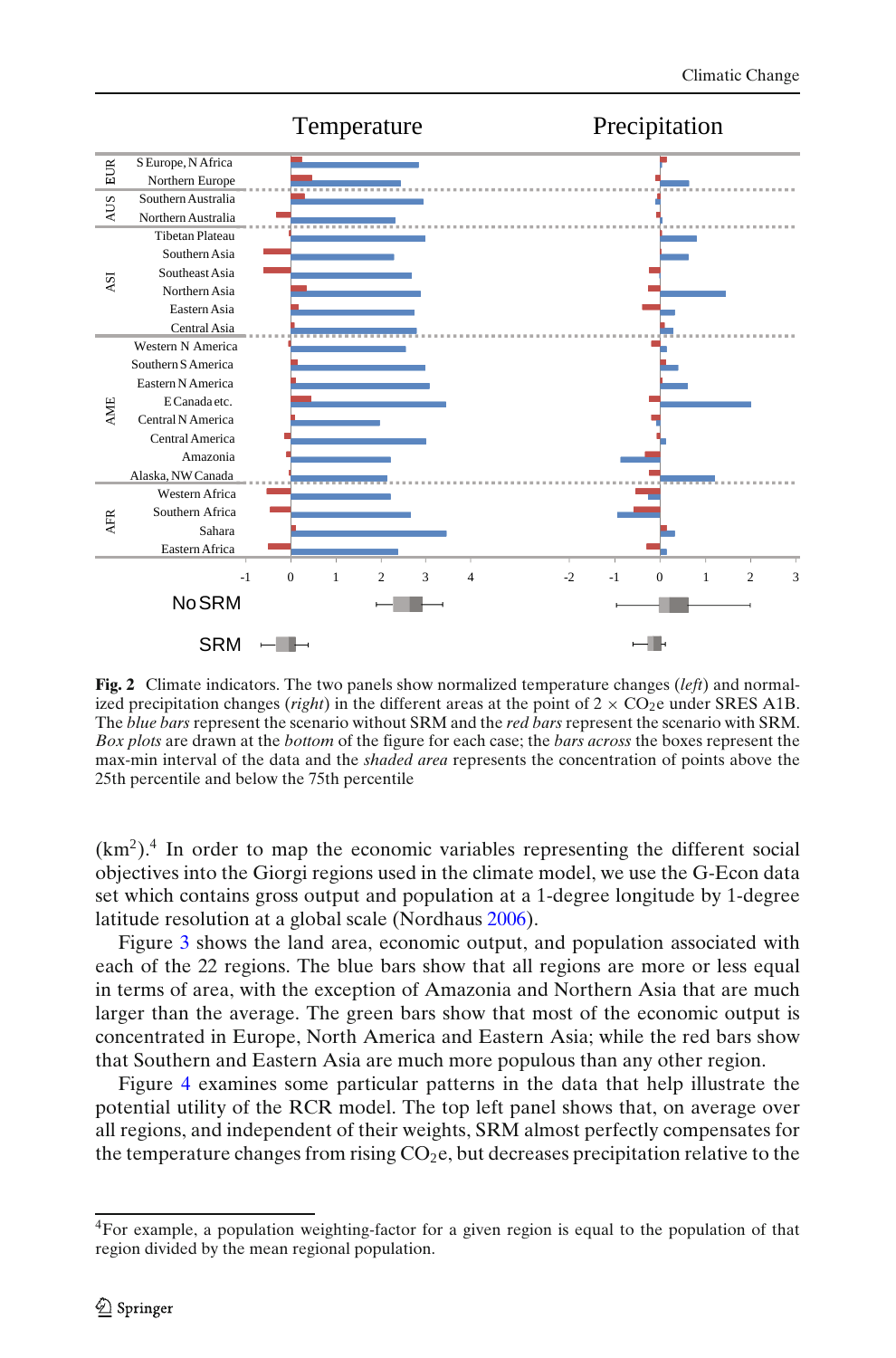<span id="page-8-0"></span>

# **Output** (US \$ Billion)

**Fig. 3** Economic indicators. The three panels show the G-Econ data for land area (*blue*), economic output (*green*), and population (*red*) reapportioned into the 22 climate data regions. Area is measured in km<sup>2</sup> and population in million people (represented using the *bottom axis*). Economic output is measure in US\$ billion for the year 2000 (measured in the top axis)

baseline. The top right panel shows data for two particular regions: Northern Europe and Southern Asia. These two regions have approximately the same area, so if the level of SRM is determined using an ecocentric criterion, both regional anomalies should have the same weight. If the decision were utilitarian (in terms of economic output), however, changes in the climate of Northern Europe would be weighted more relative to Southern Asia. And if the decision were egalitarian, changes in the climate of Southern Asia would be weighted more relative to Northern Europe. The climate data for these regions show that with the amount of SRM applied, Northern Europe is drier and hotter relative to its baseline climate, while Southern Asia is cooler and approximately at its baseline in terms of precipitation. It is clear from the relative changes of both of these regional climates with and without SRM that precipitation and temperature cannot be stabilized simultaneously within the region or between regions. Thus, if we assume that each region prefers to be in its baseline state, the desired level of SRM for each region is different.

The bottom two panels show the same weighted changes in temperature (on the left) and precipitation (on the right), plotted such that the horizontal axis represents weighted changes in Northern Europe and the vertical axis represents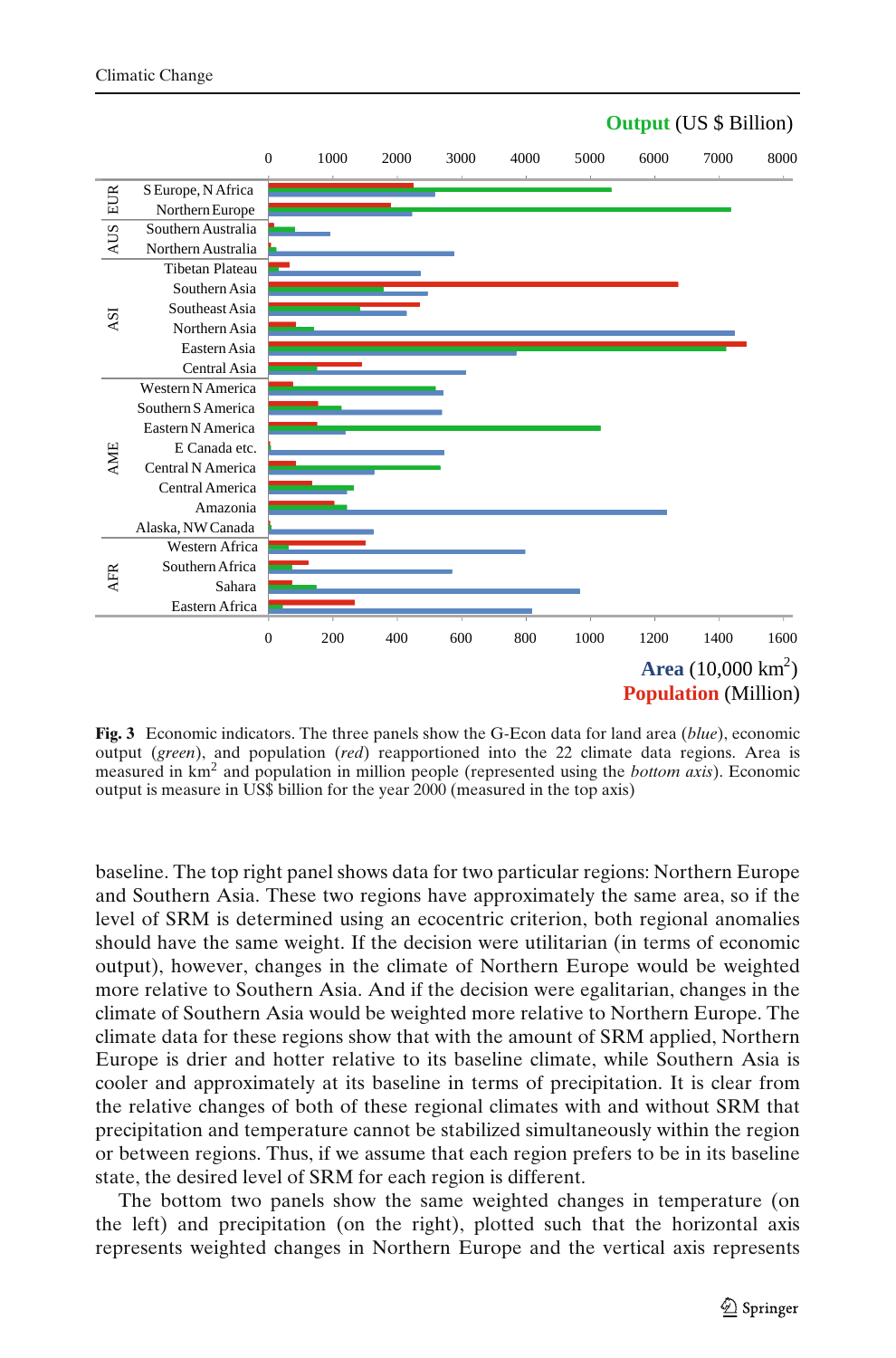<span id="page-9-0"></span>

**Fig. 4** Variation across regions, climate indicators and social objectives. The *top left panel* shows the global weighted average of temperature and precipitation. The *top right panel* shows the weighted average of temperature and precipitation for two regions: Northern Europe (*in red*) and Southern Asia (*in black*). The *two bottom panels* show changes in temperature and precipitation as a two dimensional plot in the space of changes in Northern Europe and Southern Asia. In all panels the *diamonds* show the average global changes in temperature or precipitation weighted by area, the *triangles* weighted by output, and the *squares* weighted by population. Also, the *filled markers* represent the case without SRM and the *hollow markers* represent the case with SRM

weighted changes in Southern Asia. The plots demonstrate the important influence of the selected socioeconomic weighting on the determination of an optimal level of SRM. For example, if SRM is designed to restore temperature to the baseline, then Southern Asia would desire a lower level than Northern Europe because it cools to its baseline temperature more quickly with increasing SRM. So, if changes are weighted by population—in which Southern Asia is dominant—less SRM will be optimal than if changes are weighted by economic output in which Northern Europe is dominant.

| <b>Table 1</b> Angles $(\varphi)$ calculated    |            |           | ΛP         |
|-------------------------------------------------|------------|-----------|------------|
| using different weighting<br>measures (degrees) | Population | 30        | 110        |
|                                                 | Output     | $4^\circ$ | $23^\circ$ |
|                                                 | Area       | 70        | 170        |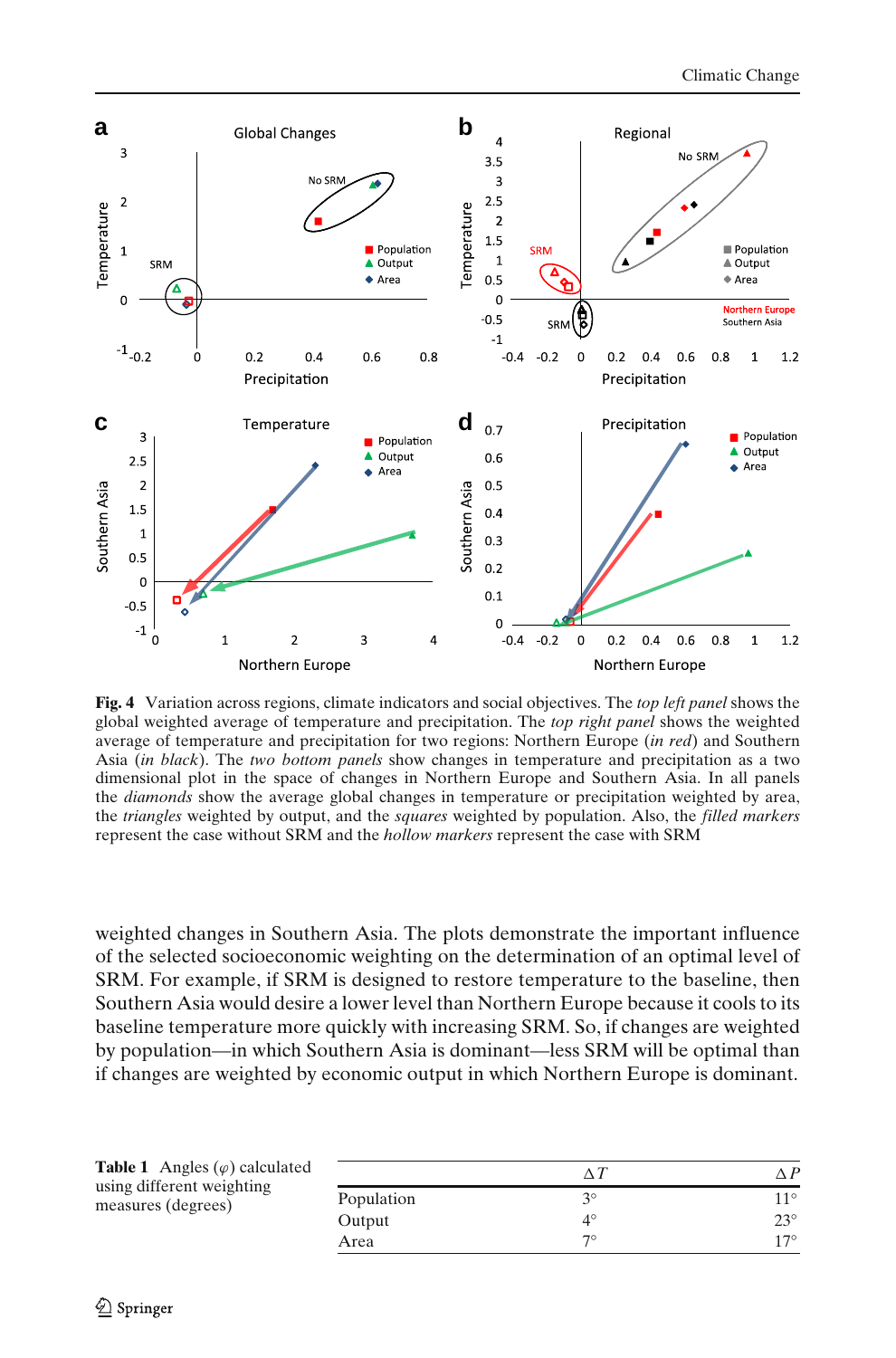<span id="page-10-0"></span>

| <b>Table 2</b> Percentage of                                  |                           |             | $\Delta T$ | $\triangle P$ |
|---------------------------------------------------------------|---------------------------|-------------|------------|---------------|
| $CO2$ -driven damages that can<br>be compensated for with SRM | Best case                 | Egalitarian | 99         | 97            |
| for given climate indicator and                               |                           | Utilitarian | 99         | 85            |
| economic weighting                                            |                           | Ecocentric  | 99         | 91            |
|                                                               | Temperature/utilitarian   | Egalitarian | 99         | $-51$         |
|                                                               |                           | Utilitarian | 99         | 47            |
|                                                               |                           | Ecocentric  | 98         | 87            |
|                                                               | Precipitation/egalitarian | Egalitarian | 70         | 97            |
|                                                               |                           | Utilitarian | 69         | 79            |
|                                                               |                           | Ecocentric  | 72         | 72            |

# 3.2 Analysis

Table [1](#page-9-0) shows the population-, output- and area-weighted angle calculations for temperature changes ( $\Delta T$ ) and precipitation changes ( $\Delta P$ ). The smaller temperature angle values show that SRM compensates better for regional temperature changes than for regional precipitation changes.

Each angle calculated is explicitly linked with its given social objective. For example, if we use the angle between the area-weighted vectors to estimate damages, we are implicitly assuming that every acre of land has the same value and that minimizing the net area-weighted deviation from the baseline climate is the best way to achieve an ecocentric social objective using SRM. The angle between outputweighted vectors represents a utilitarian social objective, and the angle between population-weighted vectors represents an egalitarian social objective. Table 2 shows the percentage of damages caused by temperature and precipitation changes that SRM can compensate for under the three different social objectives. The Best Case scenario employs the level of SRM that minimizes damages independently for each climate variable and social objective. This measure implies that at best SRM can compensate for 99% of output-weighted temperature damages and 97% of population-weighted precipitation damages. The Temperature/Utilitarian case shows how other variable-objectives change with the amount of SRM designed to minimize temperature damages following a utilitarian approach. For example, our results imply precipitation induced population-weighted damages will increase by 51% if we optimize for output-weighted temperature damages. Likewise, the Precipitation/Egalitarian case shows that minimizing population-weighted precipitation changes simultaneously compensates for as much as 69% of utilitarian temperature damages.

Table 2 showcases the simplicity of the RCR model. We can compare different SRM levels and analyze their impacts, both for temperature and for precipitation, in terms of three different social objectives. Policy- and decision-makers can compare different proposals relative to the best case scenario for a given social objective. In the next section we demonstrate how the RCR model can be used to compare suboptimal policies.

#### **4 Multiple regions and two climate variables**

In the previous section we showed how the RCR model can be used to calculate the globally optimal policy for different climate indicators using different social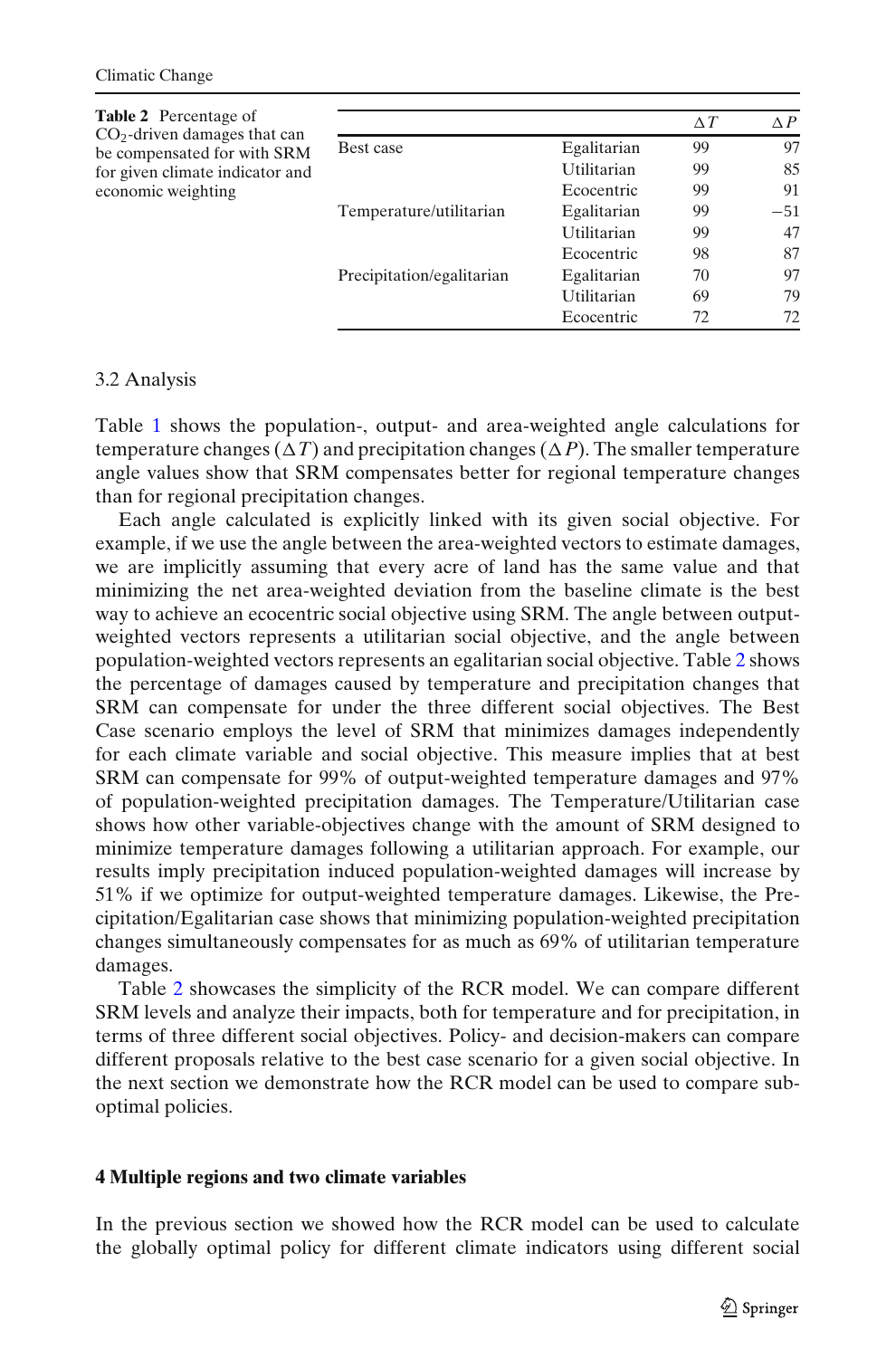<span id="page-11-0"></span>

| <b>Table 3</b> Percentage of<br>$CO2$ -driven damages that can |             |    | ΛP |
|----------------------------------------------------------------|-------------|----|----|
| be compensated for with SRM                                    | Egalitarian | 93 | 56 |
| implemented in a                                               | Utilitarian | 92 | 80 |
| Pareto-improving fashion                                       | Ecocentric  | 94 | 90 |

objectives. The optimal policy, however, does not consider issues of distribution of damages across the different regions. In particular, it is possible that one region will become worse-off if SRM is implemented even though, on average, damages are being reduced. Although it serves as a good benchmark, the plausibility of an optimal policy being implemented in international negotiations is very low.

An alternative to the optimality criterion is to design a policy that is Pareto improving. That is, choosing the level of SRM that minimizes damages for all regions without making any region worse off. The RCR model provides a simple approach to designing such a policy that combines two climate variables. Changes in temperature and precipitation both influence soil moisture and other impactrelevant characteristics of a regional environment. If we give equal weight within a given region to changes in temperature and precipitation (i.e., assume that the damages associated with a change to the regional climate are proportional to



**Fig. 5** Pareto improving policy. For this data, the region determining the Pareto Optimal level of SRM is Western Africa. The three sets of bars show the deviation from the baseline for different situations: No SRM (*blue*), Optimal SRM (*red*), and Pareto improving SRM (*green*). The results are shown in unit of standard deviations for the combined measure,  $\Delta T P$ , for each of the 22 climate data regions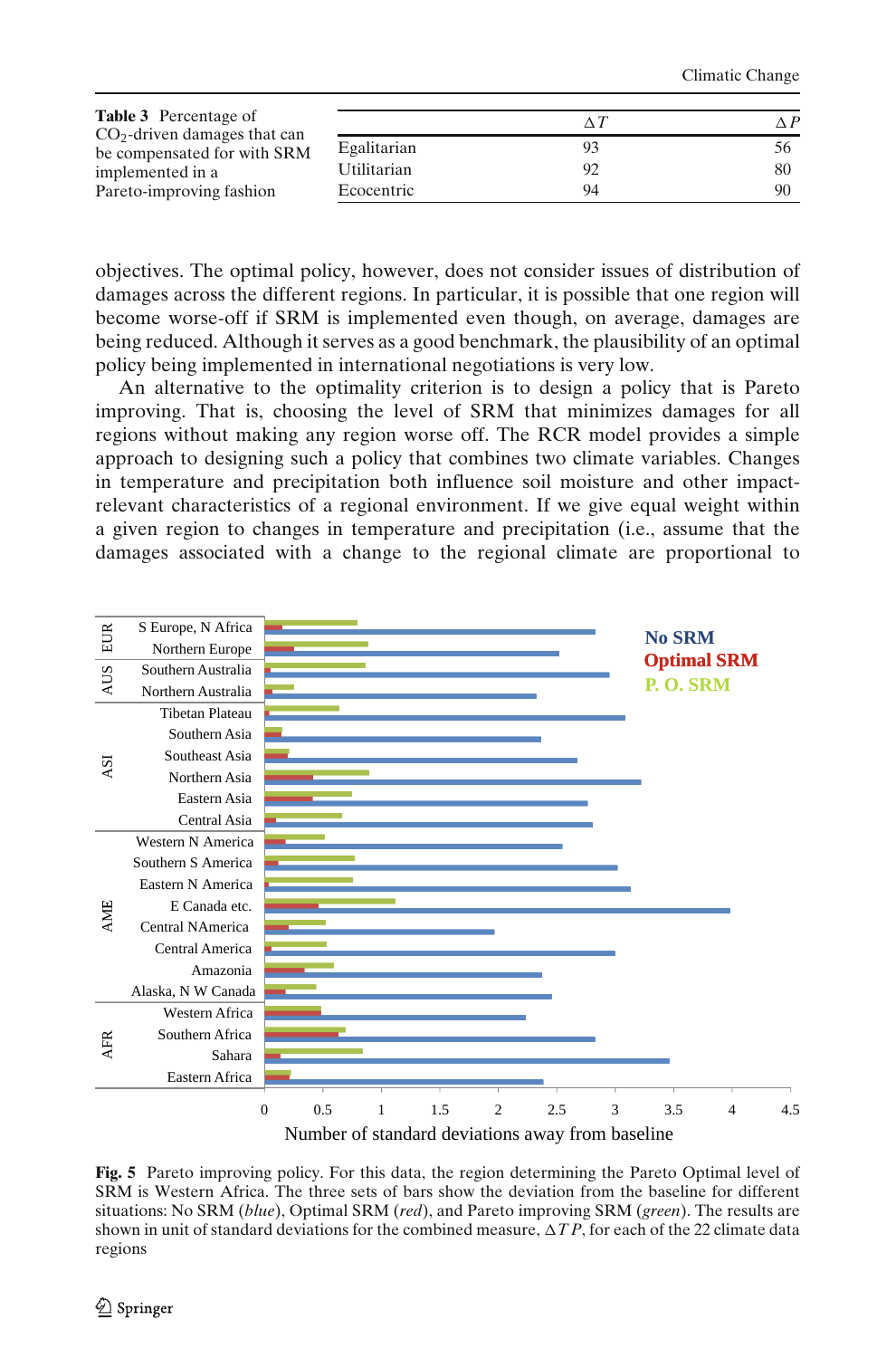<span id="page-12-0"></span> $\Delta TP = \sqrt{\Delta T^2 + \Delta P^2}$ ,<sup>5</sup> each region will want to implement SRM until they have reached their minimum possible value for  $\Delta T P$  at which point any additional amount of SRM will start to make the region worse off again. Thus, under the Pareto improving policy, the optimal amount of SRM is that amount associated with the lowest regional optimum amount of SRM.

We use the same data as in Section [3](#page-5-0) to show how a Pareto optimal policy can be implemented. For our data, the first region to reach its optimum as we incrementally increase SRM is Western Africa. Under our intraregional optimality criterion, and using the same data we use in the previous section, the optimal amount of SRM for Western Africa is 78% of the amount presented in our data set. An increase in the level of SRM beyond this point makes Western Africa worse-off. Table [3](#page-11-0) shows the net global compensation for population-, output-, and area-weighted temperature and precipitation damages for this Pareto optimal amount of SRM. In our example even under the constraint that no region is ever made worse off, SRM compensates for 56% or more of the  $CO<sub>2</sub>e$  induced damages, as defined in the previous section. The regional results comparing the No SRM, the intraregional optimal SRM and the Pareto optimal SRM compensations are shown in Fig. [5.](#page-11-0)

#### **5 Conclusions**

The RCR model presented here can be used to systematically analyze different SRM strategies in a simple framework that accounts for regional inequalities. We found that while inequalities in the effectiveness of SRM are important, they may not be as severe an impediment population as it is often assumed: an SRM scheme optimized to restore weighted regional temperature was 99% effective, but increased population-weighted precipitation changes by 51%. An SRM scheme optimized for population-weighted regional precipitation changes, however, compensates for 97% while compensating for 70% of population-weighted temperature changes.

The above analysis highlights some of the potential complexities of designing an optimal SRM scheme. Due to the physical impossibility of using SRM to simultaneously compensate for the greenhouse-driven changes in temperature and precipitation, regional asymmetries in climatic response to these forcings, and the heterogeneous distribution of socioeconomic variables across different regions of the planet SRM will always be an imperfect tool for reducing damages from  $CO<sub>2</sub>e$ driven climate change. Nevertheless, our results show that, contrary to what has been suggested previously in the SRM discourse,<sup>6</sup> a globally optimal level of SRM can compensate for a large proportion of damages at a regional level.

<sup>5</sup>This measure has obvious limitations. e.g. impacts from hotter and wetter changes are expected to be less drastic that impacts from hotter and drier changes [CITATION]. We are using this just as an example of how to combine different variables using the RCR model and the results should be interpreted as outcomes of an illustrative exercise. A detailed analysis of these impacts need to by high priority as scientific research on SRM progresses (Keith et al[.](#page-19-0) [2010;](#page-19-0) Blackstock and Lon[g](#page-19-0) [2010](#page-19-0)).

<sup>6</sup>For example, Alan Robock and coauthors wrote: "Different model simulations have shown that injection of 5 Tg of SO<sub>2</sub> into the tropical lower stratosphere every year—the equivalent of one 1991 Mount Pinatubo eruption every 4 years—could lower global average surface air temperature, but African and Asian summer precipitation would also be reduced, potentially affecting the water and food supplies of more than 2 billion people." Robock et al[.](#page-19-0) [\(2010](#page-19-0)).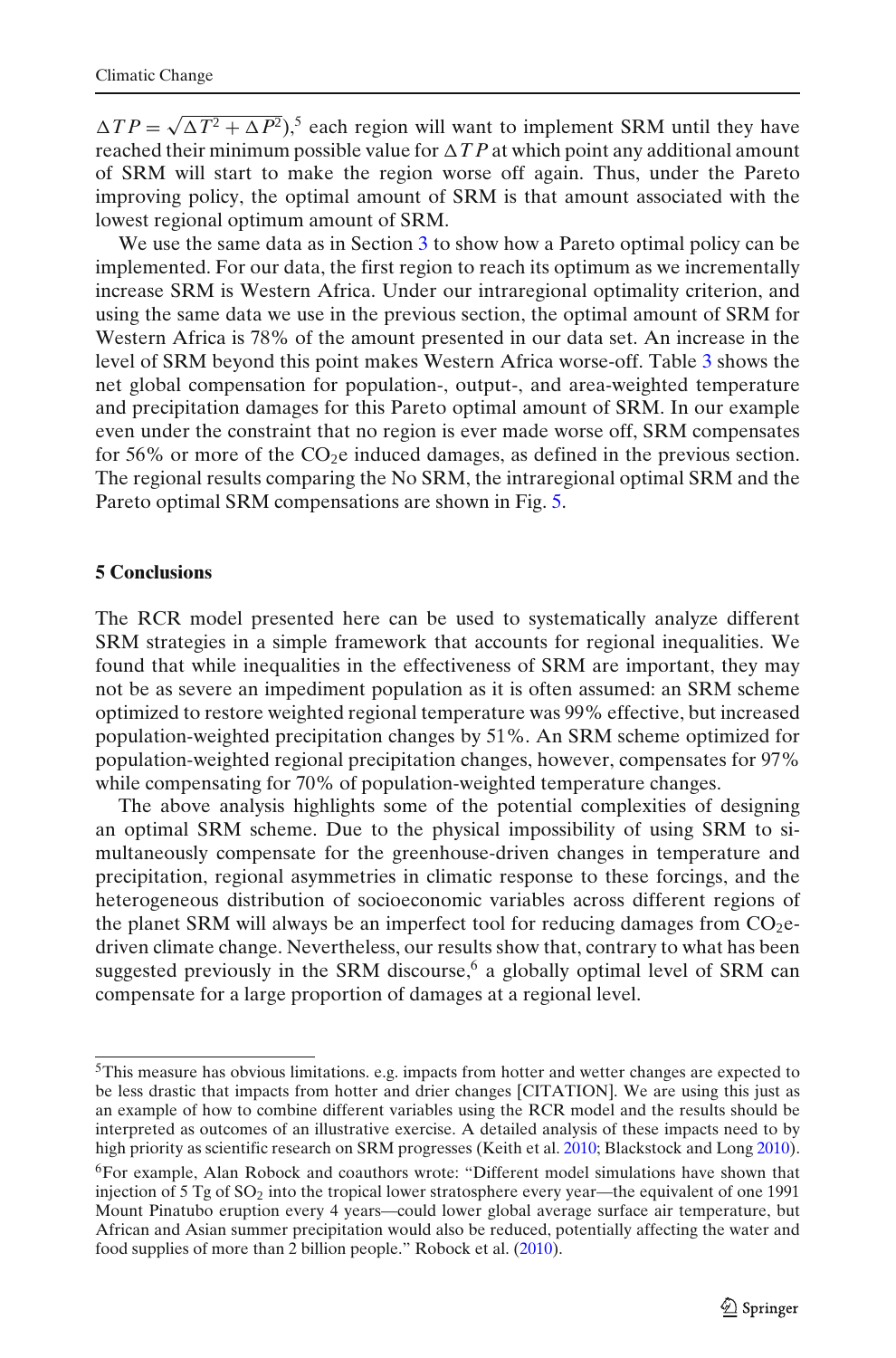<span id="page-13-0"></span>Our results, of course, rely heavily on the GCM data we use in our analysis and should be observed in the context of the significant uncertainties associated with these models. The limitations of GCMs, especially in reproducing and predicting regional precipitation, are well documented (Randall et al[.](#page-19-0) [2007](#page-19-0)). However, the type of difficulties in designing an optimal SRM policy that are illustrated by this analysis will certainly persist even as our knowledge of the effects of SRM is refined. This fact suggests that a simple model like the one we present here will remain relevant.

#### **Appendix A: Linearity test**

The design of the modeling experiment we obtained our data from, which tested the effects of many levels of SRM forcing (see Ricke et al[.](#page-19-0) [2010](#page-19-0)), allows us to test our linearity assumption explicitly. Figure 6 presents the behavior of the data and tests for linearity of temperature and precipitation changes as a function of compensated radiative forcing. In all panels, the horizontal axis shows the level of SRM minus the mean natural volcanic aerosol forcing measured in  $Wm^{-2}$ . The dots represent 54 different levels of SRM and the colors show the effects for each of the 22 regions defined in the paper. The left-hand panel shows the results for temperature changes in 2030 measured as number of standard deviations away from the regional baseline with SRM implemented. This panel also shows high level of co-linearity across regions. The right-hand panel shows the results for compensated precipitation changes. We can see a clear correlation between precipitation and SRM forcing in each region, albeit noisier and less consistently linear than the temperature data. Regions are less collinear in terms of precipitation.

Table [4](#page-14-0) below shows the regression results. For both temperature and precipitation we first show a linear model fit. The first column shows the slope of the linear fit with the slope error in parenthesis, and the second column shows the fraction of variability explained by the linear model. The units of the slopes are  $(Wm^{-2})^{-1}$ . The linear fits explain more than 95% of the variability of the temperature data with coefficient error below 1%. In terms of precipitation, as it can also be seen in the figure above, the data is much noisier and the linear fit has a lower explanatory power. Regions for which the variance explained is low are those with a smaller



**Fig. 6** Test of linearity of the compensated changes in precipitation and temperature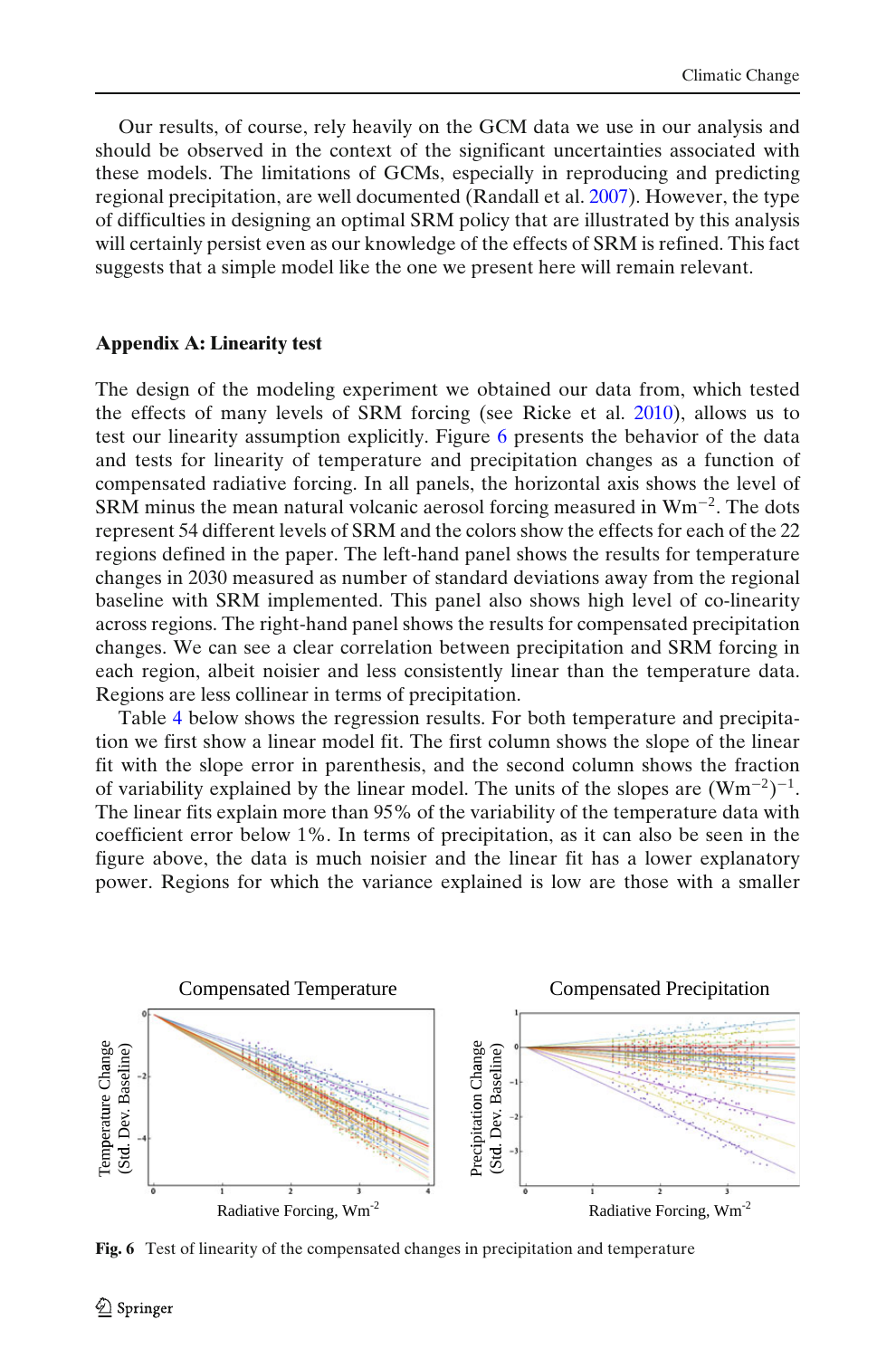<span id="page-14-0"></span>

| Table 4 Test of linearity on Radiative Forcing (RF) |                                     |           |                                            |                                                                                                                                                                                                                                                                                                                                 |                |                                                                                                                                                                                                                                                                                                                                 |             |                                                                                                                                                         |                                                                                                                                                                                                                                                                                                                                    |                  |
|-----------------------------------------------------|-------------------------------------|-----------|--------------------------------------------|---------------------------------------------------------------------------------------------------------------------------------------------------------------------------------------------------------------------------------------------------------------------------------------------------------------------------------|----------------|---------------------------------------------------------------------------------------------------------------------------------------------------------------------------------------------------------------------------------------------------------------------------------------------------------------------------------|-------------|---------------------------------------------------------------------------------------------------------------------------------------------------------|------------------------------------------------------------------------------------------------------------------------------------------------------------------------------------------------------------------------------------------------------------------------------------------------------------------------------------|------------------|
|                                                     | Temperature                         |           |                                            |                                                                                                                                                                                                                                                                                                                                 |                | Precipitation                                                                                                                                                                                                                                                                                                                   |             |                                                                                                                                                         |                                                                                                                                                                                                                                                                                                                                    |                  |
|                                                     | Linear Fit $=$                      | $a * RF$  | Quadratic Fit                              | $+ b$<br>$= a * RF$                                                                                                                                                                                                                                                                                                             | $\ast\, R F^2$ | $\vert\vert$<br>inear Fit                                                                                                                                                                                                                                                                                                       | RF<br>$a *$ | Quadratic Fit                                                                                                                                           | $= a * RF + b$                                                                                                                                                                                                                                                                                                                     | $\ast\, R\, F^2$ |
|                                                     | a (error)                           | Explained | a (error)                                  | b (error)                                                                                                                                                                                                                                                                                                                       | Explained      | a (error)                                                                                                                                                                                                                                                                                                                       | Explained   | a (error)                                                                                                                                               | b (error)                                                                                                                                                                                                                                                                                                                          | Explained        |
|                                                     |                                     | variance  |                                            |                                                                                                                                                                                                                                                                                                                                 | ariance        |                                                                                                                                                                                                                                                                                                                                 | ariance     |                                                                                                                                                         |                                                                                                                                                                                                                                                                                                                                    | variance         |
| Alaska, NW Canada                                   | $-0.85$                             | 95%       | $-0.70$                                    | $-0.05$                                                                                                                                                                                                                                                                                                                         | 96%            | $-0.55$                                                                                                                                                                                                                                                                                                                         | 89%         | $-0.42$                                                                                                                                                 | $-0.05$                                                                                                                                                                                                                                                                                                                            | 92%              |
|                                                     | (0.008)                             |           | $(0.033)$<br>-1.07                         |                                                                                                                                                                                                                                                                                                                                 |                | $(0.007)$<br>$(0.007)$<br>$(-0.91)$                                                                                                                                                                                                                                                                                             |             | $(0.034)$<br>-0.75                                                                                                                                      |                                                                                                                                                                                                                                                                                                                                    |                  |
| E Canada etc.                                       |                                     | 97%       |                                            |                                                                                                                                                                                                                                                                                                                                 | 97%            |                                                                                                                                                                                                                                                                                                                                 | 96%         |                                                                                                                                                         |                                                                                                                                                                                                                                                                                                                                    | 98%              |
|                                                     | $-1.17$<br>(0.007)<br>(0.007)       |           | $(0.035)$<br>-0.95                         | $\begin{bmatrix} 0.012 \\ -0.04 \\ -0.04 \\ -0.013 \\ 0.008 \\ -0.01 \\ 0.011 \\ -0.07 \\ 0.011 \\ -0.07 \\ 0.011 \\ -0.06 \\ 0.012 \\ 0.002 \\ -0.06 \\ 0.003 \\ 0.003 \\ -0.05 \\ 0.009 \\ 0.009 \\ -0.05 \\ 0.009 \\ -0.05 \\ -0.05 \\ -0.05 \\ -0.05 \\ -0.05 \\ -0.05 \\ -0.05 \\ -0.05 \\ -0.05 \\ -0.05 \\ -0.05 \\ -0.$ |                | $(0.007)$<br>-0.15                                                                                                                                                                                                                                                                                                              |             | $(0.027)$<br>-0.14                                                                                                                                      | $\begin{array}{r} (0.012) \\ -0.06 \\ (0.01) \\ (0.00 \\ -0.02 \\ (0.009) \\ (0.000) \\ -0.04 \\ (0.003) \\ -0.02 \\ (0.001) \\ (0.011) \\ -0.02 \\ (0.001) \\ (0.011) \\ (0.011) \\ -0.03 \\ (0.011) \\ -0.00 \\ (0.011) \\ -0.00 \\ (0.01) \\ -0.02 \\ (0.01) \\ -0.02 \\ (0.01) \\ -0.02 \\ (0.01) \\ -0.02 \\ (0.01) \\ -0.02$ |                  |
| Western N America                                   | $-1.04$                             | 98%       |                                            |                                                                                                                                                                                                                                                                                                                                 | 98%            |                                                                                                                                                                                                                                                                                                                                 | 40%         |                                                                                                                                                         |                                                                                                                                                                                                                                                                                                                                    | 40%              |
|                                                     |                                     |           |                                            |                                                                                                                                                                                                                                                                                                                                 |                |                                                                                                                                                                                                                                                                                                                                 |             |                                                                                                                                                         |                                                                                                                                                                                                                                                                                                                                    |                  |
| Central N America                                   | $^{14}$<br>(0.005)<br>-0.76<br>-0.7 | 95%       |                                            |                                                                                                                                                                                                                                                                                                                                 | 95%            | $-0.006$<br>$-0.007$<br>$-0.07$                                                                                                                                                                                                                                                                                                 | 28%         | $^{4}$<br>(0.031)<br>-0.02                                                                                                                              |                                                                                                                                                                                                                                                                                                                                    | 32%              |
|                                                     | $(0.006)$<br>-1.22<br>-1.22         |           | $(0.024)$<br>-0.74<br>(0.029)<br>(1.11     |                                                                                                                                                                                                                                                                                                                                 |                |                                                                                                                                                                                                                                                                                                                                 |             |                                                                                                                                                         |                                                                                                                                                                                                                                                                                                                                    |                  |
| Eastern N America                                   |                                     | 97%       |                                            |                                                                                                                                                                                                                                                                                                                                 | 98%            |                                                                                                                                                                                                                                                                                                                                 | 60%         |                                                                                                                                                         |                                                                                                                                                                                                                                                                                                                                    | 60%              |
|                                                     | $(0.007)$<br>-1.27                  |           | $(0.034)$<br>-1.07                         |                                                                                                                                                                                                                                                                                                                                 |                |                                                                                                                                                                                                                                                                                                                                 |             |                                                                                                                                                         |                                                                                                                                                                                                                                                                                                                                    |                  |
| Central America                                     |                                     | 97%       |                                            |                                                                                                                                                                                                                                                                                                                                 | 99%            |                                                                                                                                                                                                                                                                                                                                 | 41%         |                                                                                                                                                         |                                                                                                                                                                                                                                                                                                                                    | 59%              |
|                                                     | (0.008)                             |           | $(0.029)$<br>-0.86<br>(0.03)<br>(1.00      |                                                                                                                                                                                                                                                                                                                                 |                |                                                                                                                                                                                                                                                                                                                                 |             |                                                                                                                                                         |                                                                                                                                                                                                                                                                                                                                    |                  |
| Amazonia                                            | $-0.92$                             | 97%       |                                            |                                                                                                                                                                                                                                                                                                                                 | 97%            |                                                                                                                                                                                                                                                                                                                                 | 49%         |                                                                                                                                                         |                                                                                                                                                                                                                                                                                                                                    | $51\%$           |
|                                                     | $(0.006)$<br>-1.16                  |           |                                            |                                                                                                                                                                                                                                                                                                                                 |                |                                                                                                                                                                                                                                                                                                                                 |             |                                                                                                                                                         |                                                                                                                                                                                                                                                                                                                                    |                  |
| Southern S America                                  |                                     | 97%       |                                            |                                                                                                                                                                                                                                                                                                                                 | 98%            |                                                                                                                                                                                                                                                                                                                                 | 42%         |                                                                                                                                                         |                                                                                                                                                                                                                                                                                                                                    | 45%              |
|                                                     |                                     |           | $(0.034)$<br>-0.65<br>$(0.035)$<br>$-0.90$ |                                                                                                                                                                                                                                                                                                                                 |                | $\begin{bmatrix} (0.005) \\ -0.21 \\ (0.006) \\ -0.08 \\ (0.006) \\ (0.006) \\ (0.006) \\ -0.10 \\ (0.005) \\ -0.32 \\ (0.007) \\ (0.007) \\ (0.006) \\ (0.006) \\ -0.09 \\ (0.006) \\ -0.09 \\ (0.006) \\ -0.09 \\ (0.006) \\ -0.09 \\ (0.006) \\ -0.09 \\ (0.006) \\ -0.09 \\ (0.006) \\ -0.09 \\ (0.006) \\ -0.09 \\ (0.006$ |             | $\begin{array}{c} (0.026) \\ -0.22 \\ (0.028) \\ 0.03 \\ (0.03) \\ (0.025) \\ -0.06 \\ (0.024) \\ -0.024) \\ (0.024) \\ (0.032) \\ (0.032) \end{array}$ |                                                                                                                                                                                                                                                                                                                                    |                  |
| Northern Europe                                     | $(0.008)$<br>-0.83                  | 93%       |                                            |                                                                                                                                                                                                                                                                                                                                 | 96%            |                                                                                                                                                                                                                                                                                                                                 | 77%         |                                                                                                                                                         |                                                                                                                                                                                                                                                                                                                                    | 81%              |
|                                                     | (0.008)                             |           |                                            |                                                                                                                                                                                                                                                                                                                                 |                |                                                                                                                                                                                                                                                                                                                                 |             |                                                                                                                                                         |                                                                                                                                                                                                                                                                                                                                    |                  |
| S Europe, N Africa                                  | $-1.04$                             | 97%       |                                            |                                                                                                                                                                                                                                                                                                                                 | 98%            |                                                                                                                                                                                                                                                                                                                                 | $0\%$       |                                                                                                                                                         |                                                                                                                                                                                                                                                                                                                                    | 1%               |
|                                                     | $(0.006)$<br>-1.34                  |           | $(0.024)$<br>-1.19                         |                                                                                                                                                                                                                                                                                                                                 |                |                                                                                                                                                                                                                                                                                                                                 |             | $^{(0.03)}_{-0.10}$                                                                                                                                     |                                                                                                                                                                                                                                                                                                                                    |                  |
| Sahara                                              |                                     | 99%       |                                            |                                                                                                                                                                                                                                                                                                                                 | 99%            |                                                                                                                                                                                                                                                                                                                                 | 19%         |                                                                                                                                                         |                                                                                                                                                                                                                                                                                                                                    | $20\%$           |
|                                                     | $(0.006)$<br>-1.11<br>-1.11         |           | $(0.021)$<br>-0.98                         | $(0.008)$<br>-0.05                                                                                                                                                                                                                                                                                                              |                | $(0.006)$<br>-0.11<br>-0.11                                                                                                                                                                                                                                                                                                     |             | $\begin{array}{c} (0.028) \\ -0.06 \\ (0.031) \\ 0.19 \end{array}$                                                                                      |                                                                                                                                                                                                                                                                                                                                    |                  |
| Western Africa                                      |                                     | 97%       |                                            |                                                                                                                                                                                                                                                                                                                                 | 98%            |                                                                                                                                                                                                                                                                                                                                 | 39%         |                                                                                                                                                         |                                                                                                                                                                                                                                                                                                                                    | 42%              |
|                                                     | (0.007)                             |           | $(0.033)$<br>1.01                          | (0.012)                                                                                                                                                                                                                                                                                                                         |                | (0.006)                                                                                                                                                                                                                                                                                                                         |             |                                                                                                                                                         | $\begin{array}{c} (0.011) \\ 0.01 \end{array}$                                                                                                                                                                                                                                                                                     |                  |
| Eastern Africa                                      | $-1.16$                             | 97%       |                                            | 0.06                                                                                                                                                                                                                                                                                                                            | 98%            | $-0.16$                                                                                                                                                                                                                                                                                                                         | 39%         |                                                                                                                                                         |                                                                                                                                                                                                                                                                                                                                    | 40%              |
|                                                     | (0.008)                             |           | (0.033)                                    | (0.012)                                                                                                                                                                                                                                                                                                                         |                | (0.006)                                                                                                                                                                                                                                                                                                                         |             | (0.029)                                                                                                                                                 | (0.01)                                                                                                                                                                                                                                                                                                                             |                  |
|                                                     |                                     |           |                                            |                                                                                                                                                                                                                                                                                                                                 |                |                                                                                                                                                                                                                                                                                                                                 |             |                                                                                                                                                         |                                                                                                                                                                                                                                                                                                                                    |                  |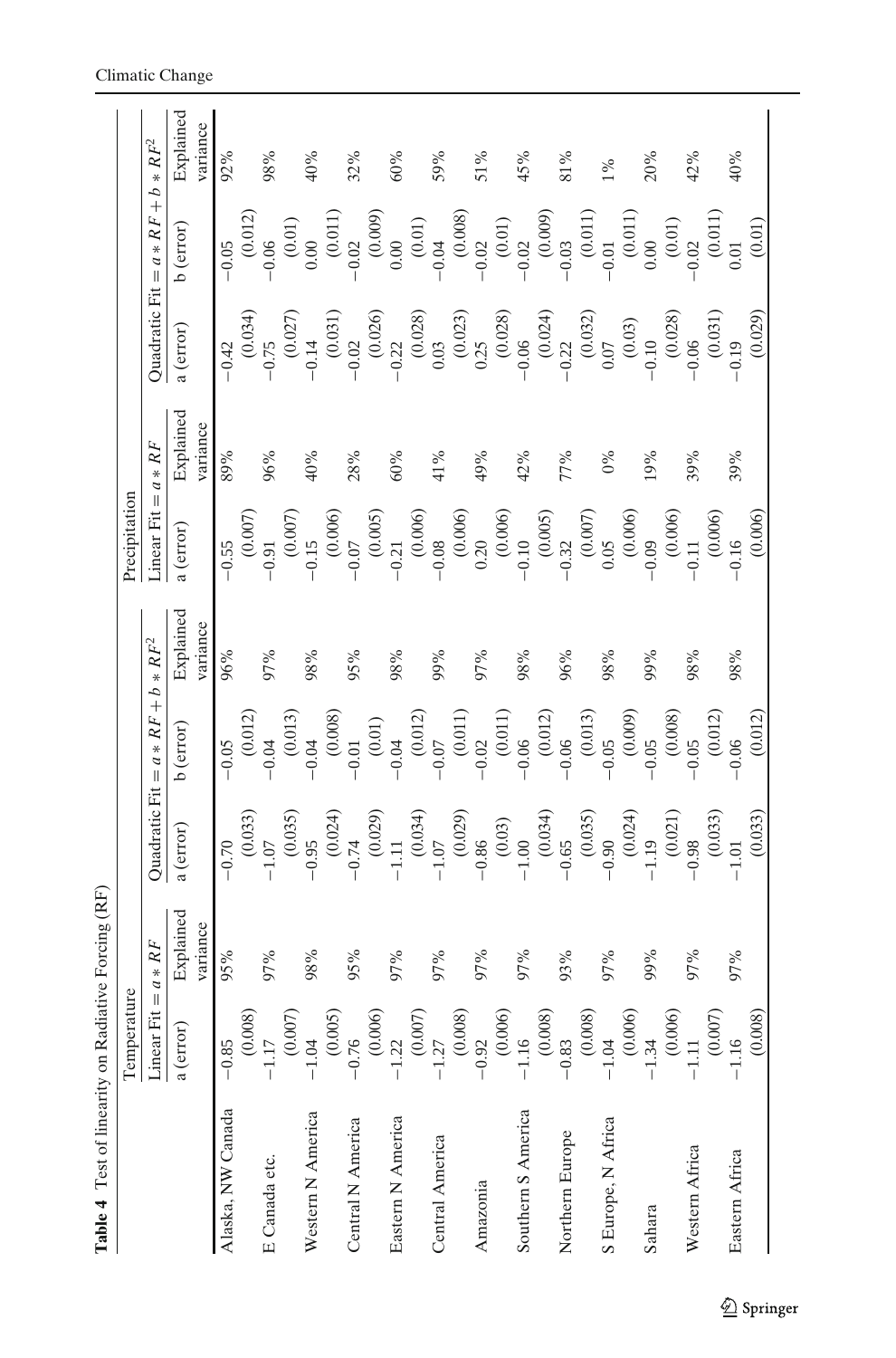| Table 4 (continued) |                              |            |                                                                                                                                                                                                                             |                                                                                                                                                                                                                 |           |                                                                                                                                                                                                      |           |                                                                                                                                   |                                                                                                                                                                                                                                                                             |            |
|---------------------|------------------------------|------------|-----------------------------------------------------------------------------------------------------------------------------------------------------------------------------------------------------------------------------|-----------------------------------------------------------------------------------------------------------------------------------------------------------------------------------------------------------------|-----------|------------------------------------------------------------------------------------------------------------------------------------------------------------------------------------------------------|-----------|-----------------------------------------------------------------------------------------------------------------------------------|-----------------------------------------------------------------------------------------------------------------------------------------------------------------------------------------------------------------------------------------------------------------------------|------------|
|                     | ture<br>Tempera <sup>-</sup> |            |                                                                                                                                                                                                                             |                                                                                                                                                                                                                 |           | Precipitation                                                                                                                                                                                        |           |                                                                                                                                   |                                                                                                                                                                                                                                                                             |            |
|                     | Linear Fit                   | $= a * RF$ | Quadratic Fit                                                                                                                                                                                                               | $= a * RF + b * RF^{2}$                                                                                                                                                                                         |           | $\parallel$<br>Linear Fit                                                                                                                                                                            | $a * RF$  | Quadratic Fit                                                                                                                     | $= a * RF + b * RF^{2}$                                                                                                                                                                                                                                                     |            |
|                     | a (error)                    | Explained  | a (error)                                                                                                                                                                                                                   | b (error)                                                                                                                                                                                                       | Explained | a (error)                                                                                                                                                                                            | Explained | a (error)                                                                                                                         | $b$ (error)                                                                                                                                                                                                                                                                 | Explained  |
|                     |                              | variance   |                                                                                                                                                                                                                             |                                                                                                                                                                                                                 | ariance   |                                                                                                                                                                                                      | variance  |                                                                                                                                   |                                                                                                                                                                                                                                                                             | variance   |
| Southern Africa     | $-1.25$                      | 98%        | 1.09                                                                                                                                                                                                                        | $-0.06$                                                                                                                                                                                                         | 99%       |                                                                                                                                                                                                      | 56%       |                                                                                                                                   | 0.01                                                                                                                                                                                                                                                                        | 57%        |
|                     | (0.007)                      |            |                                                                                                                                                                                                                             |                                                                                                                                                                                                                 |           |                                                                                                                                                                                                      |           |                                                                                                                                   |                                                                                                                                                                                                                                                                             |            |
| Northern Asia       | $-1.03$                      | $^{96%}$   |                                                                                                                                                                                                                             |                                                                                                                                                                                                                 | $98\%$    |                                                                                                                                                                                                      | 94%       |                                                                                                                                   |                                                                                                                                                                                                                                                                             | $\sqrt{6}$ |
|                     | (0.008)                      |            |                                                                                                                                                                                                                             |                                                                                                                                                                                                                 |           |                                                                                                                                                                                                      |           | $(0.022)$<br>$-0.55$<br>$(0.026)$<br>$-0.10$                                                                                      |                                                                                                                                                                                                                                                                             |            |
| Central Asia        | $-1.09$                      | 98%        |                                                                                                                                                                                                                             |                                                                                                                                                                                                                 | 99%       |                                                                                                                                                                                                      | 21%       |                                                                                                                                   |                                                                                                                                                                                                                                                                             | 21%        |
|                     | (0.005)                      |            |                                                                                                                                                                                                                             |                                                                                                                                                                                                                 |           |                                                                                                                                                                                                      |           |                                                                                                                                   |                                                                                                                                                                                                                                                                             |            |
| Tibetan Plateau     | $-1.19$                      | 98%        |                                                                                                                                                                                                                             |                                                                                                                                                                                                                 | 99%       |                                                                                                                                                                                                      | 85%       |                                                                                                                                   |                                                                                                                                                                                                                                                                             | 86%        |
|                     | (0.006)                      |            |                                                                                                                                                                                                                             |                                                                                                                                                                                                                 |           |                                                                                                                                                                                                      |           | $\begin{array}{c} (0.03) \\ -0.29 \\ (0.026) \\ -0.28 \\ (0.025) \\ (0.03) \\ (0.03) \\ (0.03) \\ (0.032) \\ (0.032) \end{array}$ |                                                                                                                                                                                                                                                                             |            |
| Eastern Asia        | $-1.06$                      | 98%        |                                                                                                                                                                                                                             |                                                                                                                                                                                                                 | 99%       |                                                                                                                                                                                                      | 70%       |                                                                                                                                   |                                                                                                                                                                                                                                                                             | 71%        |
|                     | (0.005)                      |            |                                                                                                                                                                                                                             |                                                                                                                                                                                                                 |           |                                                                                                                                                                                                      |           |                                                                                                                                   |                                                                                                                                                                                                                                                                             |            |
| Southern Asia       | $-1.15$                      | 97%        |                                                                                                                                                                                                                             |                                                                                                                                                                                                                 | 98%       |                                                                                                                                                                                                      | 19%       |                                                                                                                                   |                                                                                                                                                                                                                                                                             | 34%        |
|                     | (0.008)                      |            |                                                                                                                                                                                                                             |                                                                                                                                                                                                                 |           |                                                                                                                                                                                                      |           |                                                                                                                                   |                                                                                                                                                                                                                                                                             |            |
| Southeast Asia      | $-1.32$                      | 98%        |                                                                                                                                                                                                                             |                                                                                                                                                                                                                 | 99%       |                                                                                                                                                                                                      | 34%       |                                                                                                                                   |                                                                                                                                                                                                                                                                             | 49%        |
|                     | (0.008)                      |            |                                                                                                                                                                                                                             |                                                                                                                                                                                                                 |           |                                                                                                                                                                                                      |           |                                                                                                                                   |                                                                                                                                                                                                                                                                             |            |
| Northern Australia  | $-1.06$                      | 98%        |                                                                                                                                                                                                                             |                                                                                                                                                                                                                 | 98%       |                                                                                                                                                                                                      | 5%        |                                                                                                                                   |                                                                                                                                                                                                                                                                             | 1%         |
|                     | (0.006)                      |            | $\begin{array}{c} (0.027) \\ -0.85 \\ (0.03) \\ -1.00 \\ (0.023) \\ (0.026) \\ -0.97 \\ (0.020) \\ (0.021) \\ (0.031) \\ (0.031) \\ -1.12 \\ (0.026) \\ (0.030) \\ (0.030) \\ (0.026) \\ (0.026) \\ (0.026) \\ \end{array}$ | $\begin{bmatrix} (0.01) \\ -0.07 \\ (0.011) \\ -0.03 \\ (0.008) \\ -0.03 \\ (0.009) \\ -0.03 \\ (0.009) \\ -0.05 \\ (0.011) \\ -0.07 \\ (0.009) \\ -0.03 \\ (0.009) \\ -0.02 \\ (0.012) \\ 0.012 \end{bmatrix}$ |           | $\begin{bmatrix} (0.004) \\ -0.71 \\ (0.007) \\ -0.99 \\ -0.34 \\ (0.006) \\ -0.25 \\ (0.005) \\ -0.22 \\ (0.007) \\ -0.09 \\ (0.007) \\ -0.05 \\ (0.008) \\ 0.02 \\ (0.004) \\ 0.004 \end{bmatrix}$ |           | $(0.037)$<br>0.00                                                                                                                 | $\begin{array}{c} (0.008)\\ -0.06\\ 0.000\\ 0.000\\ 0.01\\ 0.01\\ 0.000\\ 0.01\\ 0.04\\ 0.01\\ 0.000\\ 0.04\\ 0.01\\ 0.01\\ 0.00\\ 0.00\\ 0.00\\ 0.01\\ 0.00\\ 0.00\\ 0.00\\ 0.00\\ 0.00\\ 0.00\\ 0.00\\ 0.00\\ 0.00\\ 0.00\\ 0.00\\ 0.00\\ 0.00\\ 0.00\\ 0.00\\ 0.00\\ 0.$ |            |
| Southern Australia  | $-1.07$                      | 666        |                                                                                                                                                                                                                             |                                                                                                                                                                                                                 | 97%       |                                                                                                                                                                                                      | 5%        |                                                                                                                                   |                                                                                                                                                                                                                                                                             | 6%         |
|                     | (0.007                       |            | (0.032)                                                                                                                                                                                                                     |                                                                                                                                                                                                                 |           |                                                                                                                                                                                                      |           | (0.022)                                                                                                                           |                                                                                                                                                                                                                                                                             |            |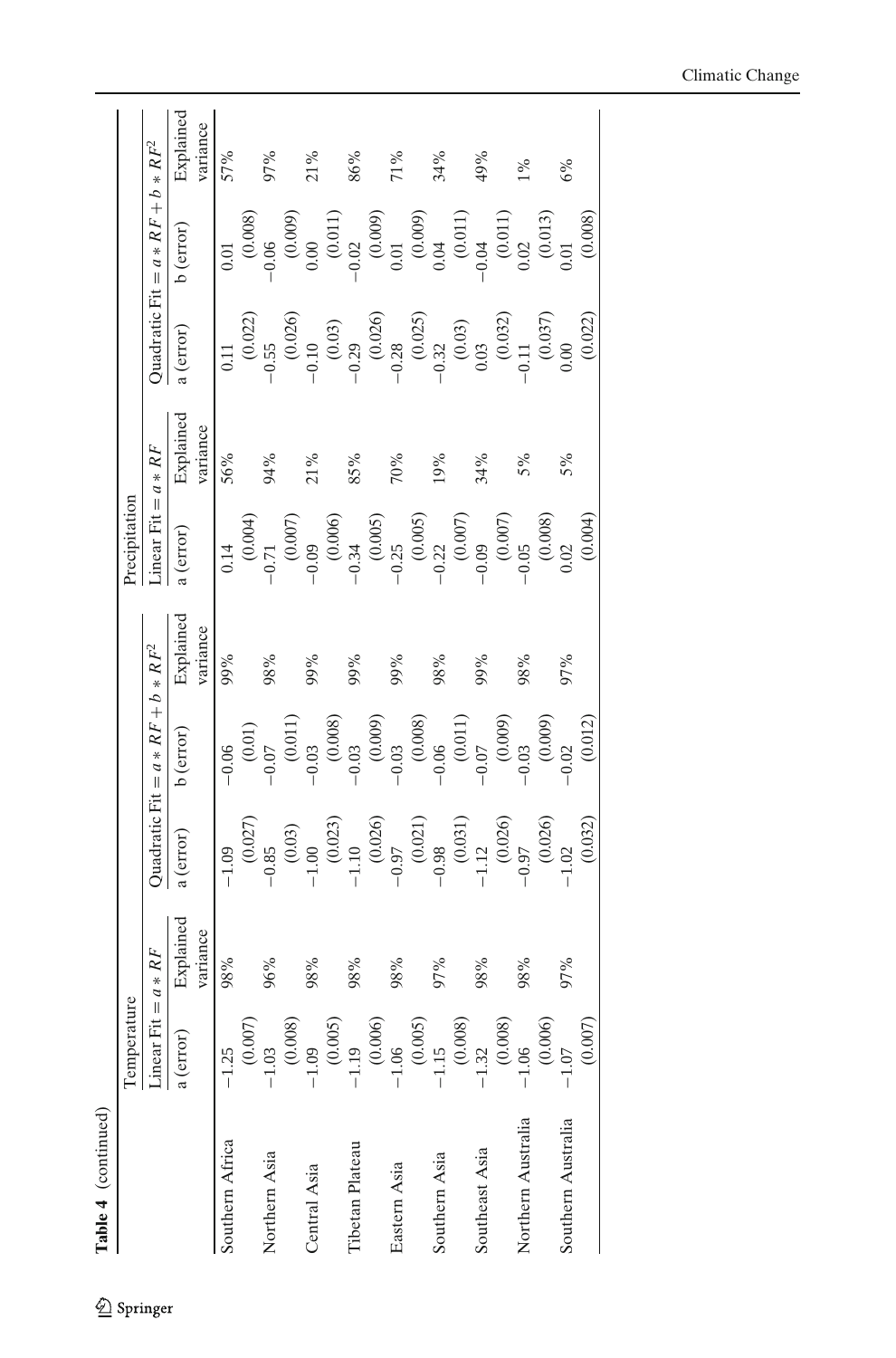| Table 5 Raw climate data               |                                                                                            |                         |                                 |                    |                           |                            |                                        |                                                                                                                                                                                                                                                                                |
|----------------------------------------|--------------------------------------------------------------------------------------------|-------------------------|---------------------------------|--------------------|---------------------------|----------------------------|----------------------------------------|--------------------------------------------------------------------------------------------------------------------------------------------------------------------------------------------------------------------------------------------------------------------------------|
|                                        |                                                                                            | Temperature (degrees C) |                                 |                    |                           | Precipitation (mm/day)     |                                        |                                                                                                                                                                                                                                                                                |
|                                        | Baseline (1990s)                                                                           |                         | $2025 - 2034$ (Aprox $2*CO_2$ ) |                    |                           | Baseline (1990s)           | $2025 - 2034$ (Aprox $2*CO_2$ )        |                                                                                                                                                                                                                                                                                |
|                                        |                                                                                            | Interannua              | Change in                       | Change in          | P                         | Interannua                 | Change in                              | Change in                                                                                                                                                                                                                                                                      |
|                                        |                                                                                            | standard                | temperature                     | cmperature         |                           | standard                   | temperature                            | temperature                                                                                                                                                                                                                                                                    |
|                                        |                                                                                            | deviation               | with no-SRM                     | with SRM           |                           | deviation                  | with no-SRM                            | with SRM                                                                                                                                                                                                                                                                       |
| Alaska, NW Canada                      | $-4.09$                                                                                    | 0.8                     | Ę                               | $-0.02$            | $\widetilde{\mathcal{S}}$ | $\overline{0.1}$           | 0.12                                   | $-0.02$                                                                                                                                                                                                                                                                        |
| E Canada etc.                          | $-1.20$                                                                                    | 0.54                    | .86                             | 0.25               | 2.31                      | 0.06                       | 0.12                                   | $-0.01$                                                                                                                                                                                                                                                                        |
|                                        | $\begin{array}{c} 10.24 \\ 14.01 \\ 17.33 \\ 25.02 \\ 25.93 \\ 14.93 \\ 6.020 \end{array}$ | 0.53                    | $\ddot{35}$                     | $-0.03$            | 2.01                      | 0.17                       | $0.02$<br>$-0.03$<br>$-0.03$           | $-0.03$                                                                                                                                                                                                                                                                        |
| Western N America<br>Central N America |                                                                                            | 0.87                    | E                               | 0.08               |                           |                            |                                        | $-0.06$                                                                                                                                                                                                                                                                        |
| Eastern N America                      |                                                                                            | 0.61                    | 87                              | 0.06               | $2.68$<br>$3.62$          |                            |                                        | 0.00                                                                                                                                                                                                                                                                           |
| Central America                        |                                                                                            | 0.34                    | S                               | $-0.05$            | 3.18                      | 0.29<br>0.38               |                                        |                                                                                                                                                                                                                                                                                |
| Amazonia                               |                                                                                            | 0.59                    | $\overline{30}$                 | $-0.06$            | 4.33                      | 0.33                       | $-0.29$                                |                                                                                                                                                                                                                                                                                |
| Southern S America                     |                                                                                            | 0.28                    | 0.84                            | 0.04               | 2.71                      |                            | 0.05                                   | $\begin{array}{cccc}\n0.01 & 0.01 & 0.01 & 0.01 & 0.01 & 0.01 & 0.01 & 0.01 & 0.01 & 0.01 & 0.01 & 0.01 & 0.01 & 0.01 & 0.01 & 0.01 & 0.01 & 0.01 & 0.01 & 0.01 & 0.01 & 0.01 & 0.01 & 0.01 & 0.01 & 0.01 & 0.01 & 0.01 & 0.01 & 0.01 & 0.01 & 0.01 & 0.01 & 0.01 & 0.01 & 0.$ |
| Northern Europe                        |                                                                                            | 0.61                    | 64.1                            | 0.28               | 2.21                      | $\frac{12}{0.1}$           | 0.06                                   |                                                                                                                                                                                                                                                                                |
| S Europe, N Africa                     | 17.16                                                                                      | 0.49                    | 1.39                            | 0.11               | 1.36                      |                            |                                        |                                                                                                                                                                                                                                                                                |
| Sahara                                 |                                                                                            |                         | 1.38                            | 0.04               | 0.24                      |                            |                                        |                                                                                                                                                                                                                                                                                |
| Western Africa                         |                                                                                            | $0.4$<br>0.36           | 0.80                            | $-0.19$            | 3.18                      | $0.14$<br>$0.08$<br>$0.32$ | $0.00$<br>0.03<br>0.03<br>0.04<br>0.04 |                                                                                                                                                                                                                                                                                |
| Eastern Africa                         |                                                                                            |                         | 0.95                            |                    |                           | 0.29                       |                                        |                                                                                                                                                                                                                                                                                |
| Southern Africa                        | 25.50<br>26.49<br>25.68<br>22.02<br>13.84                                                  | 0.34                    | 0.91                            | $-0.20$<br>$-0.16$ | $3.08$<br>$2.15$          | 0.15                       |                                        |                                                                                                                                                                                                                                                                                |
| Northern Asia                          |                                                                                            | 0.61                    | 1.75                            | 0.21               | 1.69                      | 0.06                       |                                        | $-0.02$                                                                                                                                                                                                                                                                        |
| Central Asia                           |                                                                                            | 0.57                    | <b>1.59</b>                     | 0.04               | 0.90                      | 0.19                       | $0.09$<br>0.06                         | 0.02                                                                                                                                                                                                                                                                           |
| Tibetan Plateau                        | 2.60                                                                                       | 0.52                    | 1.55                            | $-0.02$            | 1.61                      | $\overline{0.11}$          | 0.09                                   | 0.00                                                                                                                                                                                                                                                                           |
| Eastern Asia                           |                                                                                            | 0.44                    | $\overline{121}$                |                    | 3.59                      | $0.22$<br>0.38             |                                        | $-0.08$                                                                                                                                                                                                                                                                        |
| Southern Asia                          | 14.08<br>25.16                                                                             | 0.36                    | 0.82                            | $-0.22$            | 4.42                      |                            | 0.24                                   | 0.01                                                                                                                                                                                                                                                                           |
| Southeast Asia                         | 28.16<br>24.91                                                                             | 0.27                    | 0.72                            | $-0.17$            | 6.99                      | 0.75                       | $-0.01$                                | $-0.18$                                                                                                                                                                                                                                                                        |
| Northern Australia                     |                                                                                            | 0.39                    | 0.91                            | $-0.12$            | 2.22                      | $\ddot{4}$                 | 0.02                                   | $-0.04$                                                                                                                                                                                                                                                                        |
| Southern Australia                     | 15.55                                                                                      | 0.26                    | 0.77                            | 0.08               | 1.76                      | 0.16                       | $-0.02$                                | $-0.01$                                                                                                                                                                                                                                                                        |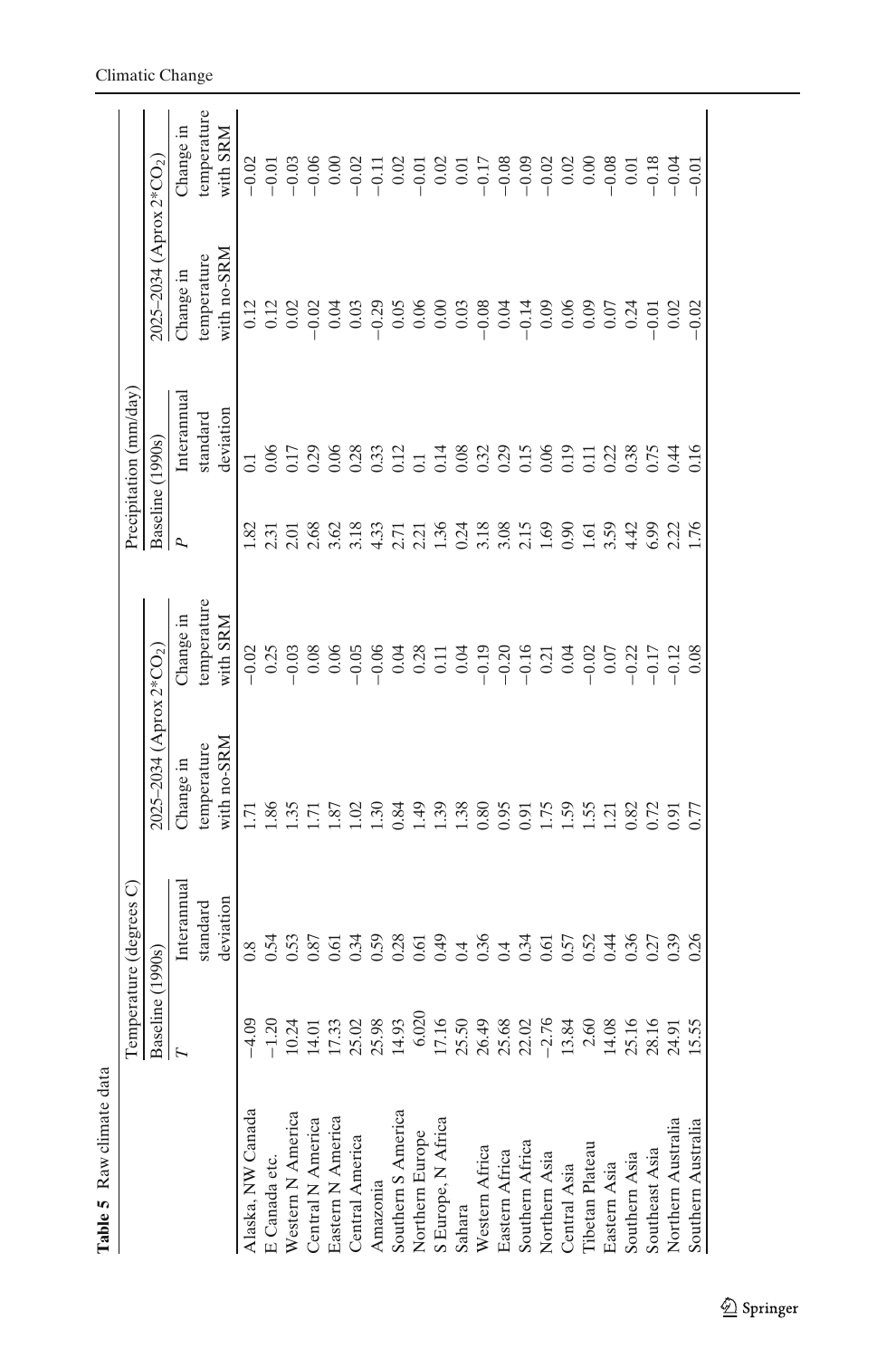<span id="page-17-0"></span>slope coefficient. However, the coefficient error for each region is below 1%, and, although we do not report it on the table, all P-values are asymptotically equal to zero. The results of the quadratic fit show that the fraction of explained variability does not improve substantially compared to the linear model.

# **Appendix B: Raw climate data**

In this section we show data for the climate indicators in physical units (unnormalized). The No-SRM radiative forcing is  $0.25 W/m^2$  (mean natural volcanic activity) and the mean SRM radiative forcing for the time period between 2025 and 2034 is  $2.74 W/m<sup>2</sup>$ .

# **Appendix C: Sensitivity analysis**

This paper uses data from a GCM experiment that tested regional climate responses to many different levels of SRM. We have used this data in Appendix [A](#page-13-0) to test our linearity assumptions. In this appendix we do a sensitivity analysis of the results presented in the main text with respect to the baseline SRM scenario we use to calculate residual angles. First we calculate the angles and damages for different amounts of SRM, relative to the point of doubling  $CO<sub>2</sub>$ , associated with



**Fig. 7** Test of sensitivity of the compensated changes in precipitation and temperature to the baseline SRM scenario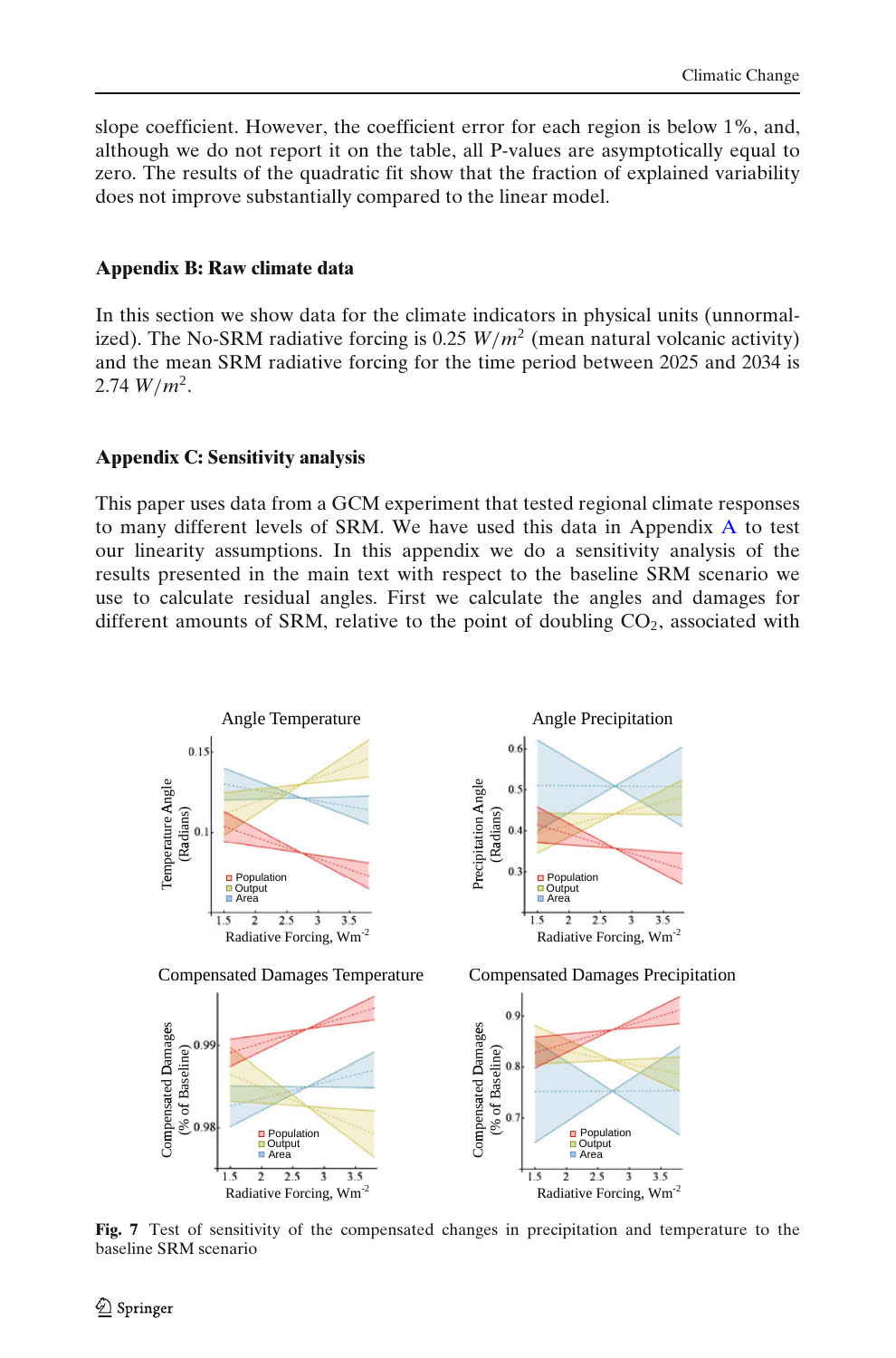



changes in precipitation and temperature (as represented in the plots as different amounts of radiative forcing). These results are shown in the "bowtie plots" in Fig. [7.](#page-17-0) The top-left side panel shows a best-fit line and 95% confidence intervals for that line for residual angle values for the three weighted temperature angles versus radiative forcing associated with the SRM scenario simulated, while the top-right hand side panel shows the same for weighted precipitation angles. If the regional changes in precipitation or temperature were perfectly collinear, the bowties would be horizontal. While they are clearly not, from these plots we can see that the 95% of angle values for temperature are concentrated inside 5% of the SRM base case of 2.73 Wm<sup>-2</sup>, while precipitation angles are concentrated inside 10% of the base case value. The bottom row shows the same results in terms of percentage of SRM-compensated damages. The bottom left-hand side shows that damages from temperature are concentrated to levels above 97% within the range of potential optimal values, while the percentage of precipitation-related damages compensated for by SRM varies more (65% and above). As an interesting result, the bottom row shows that compensation is increasing when weighted by population, but it is decreasing in terms of economic output, both for precipitation and temperature.

Next, we check the sensitivity of the regional angles calculated for the Pareto improving policy. This regional angle is calculated between the changes in precipitation and temperature for different levels of SRM intervention. Again, if the regional changes in precipitation and temperature were perfectly linear, the bowties would be horizontal. We can see however, the bowties incline with increased SRM for many of the regions, implying the linearity assumption is more accurate for some regions than others. The results are shown in Fig. 8.

**Acknowledgements** We want to thank Jevan Cherniwchan, Daniel Dutton, Ben Kravitz, Jesse Matheson and two anonymous referees for their comments on an earlier version of this paper. All remaining errors are our own.

This work was supported by the center for Climate and Energy Decision Making (SES-0949710), through a cooperative agreement between the National Science Foundation and Carnegie Mellon University.

Katharine Ricke acknowledges the support of a US National Science Foundation Graduate Research Fellowship.